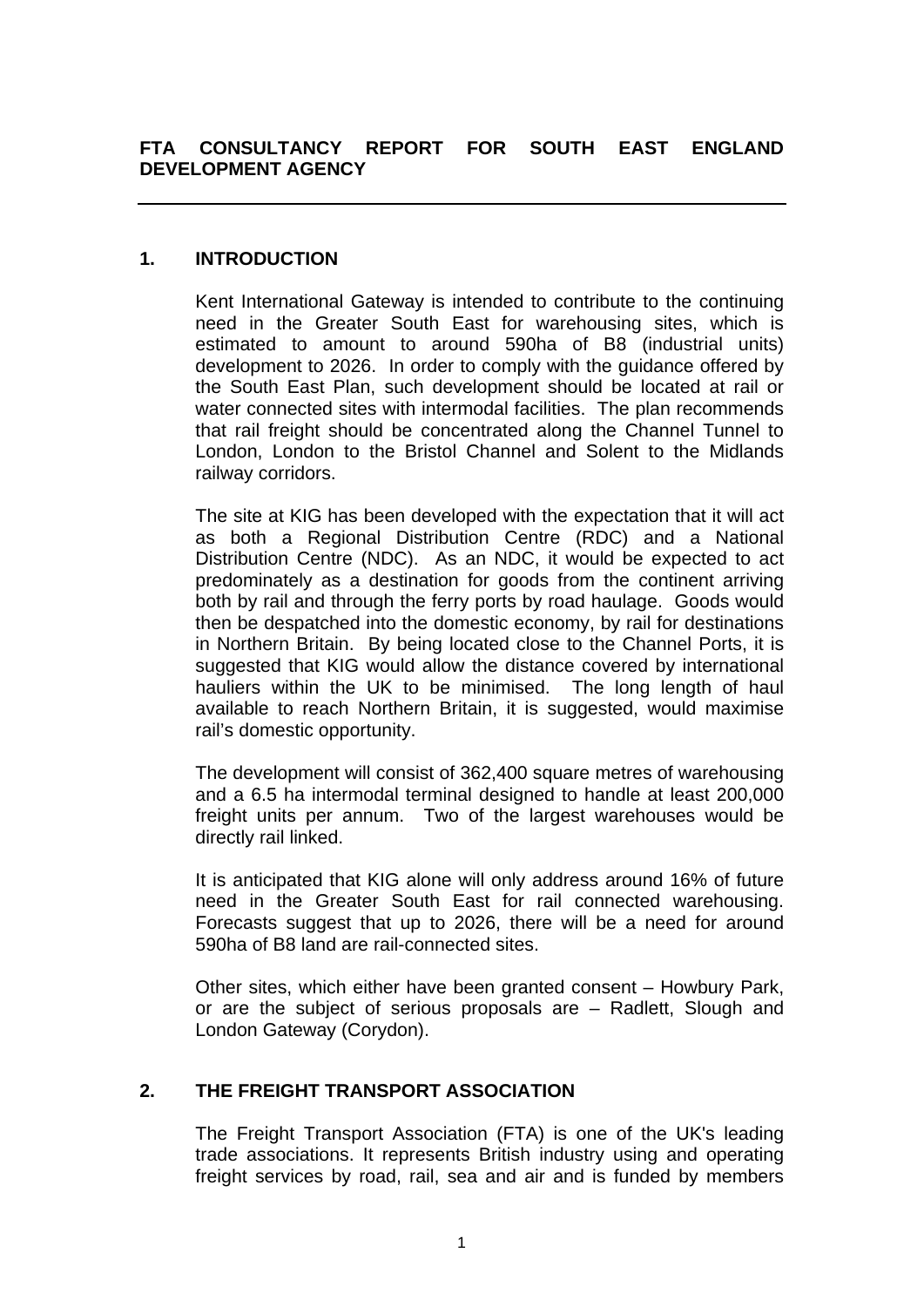involved in all modes of freight movement locally, nationally and internationally. The Association currently has just over 14,000 member companies ranging from small businesses to large multi-national enterprises. FTA employs over 500 staff based at its headquarters in Tunbridge Wells, Kent, in five regional offices across the UK and at its Brussels office. A high proportion of employees are skilled engineers and audit experts, providing on-site support and assistance where needed.

FTA provides an unrivalled portfolio of professional services to its members, including an established Consultancy service utilising highly experienced, expert consultants who undertake a wide range of projects within the industry. FTA has knowledge and experience in both the public and private sectors, with business assignments ranging from legal compliance, auditing and Health and Safety, through to strategies, benchmarking, operating procedures and planning studies.

FTA is a recognised and respected body within the supply chain arena. National and local government authorities work closely with FTA on a wide range of projects. Our work with companies throughout the UK is targeted to the needs of our members and offers key services to all aspects of the supply chain process, while our influence and knowledge is recognised in Europe by leading transport organisations. Our Membership Advice Centre handles over 100 calls per day on all aspects of freight movement and carriage. Our Vehicle Inspection Service supplies over 100 qualified engineers who carry out over 100,000 inspections per annum and our Tachograph Inspection Service provides detailed analysis of around 3 million charts and digital tachograph data per annum. As a result of these services, the association plays a major role in raising standards of excellence among its members and in promoting best practice across all sectors of the transport industry.

# **FTA Rail Policy**

Rail freight is vital for the future economic well-being of the British economy. It has an essential place in securing continuing competitiveness and business wealth creation through its part in an integrated supply chain. Rail freight has a particularly large potential for the UK over the next 30 years, as containerised imports increasingly become the basis.

FTA promotes the following as its core policy agenda on rail to achieve the growth in rail freight that the UK supply chain requires: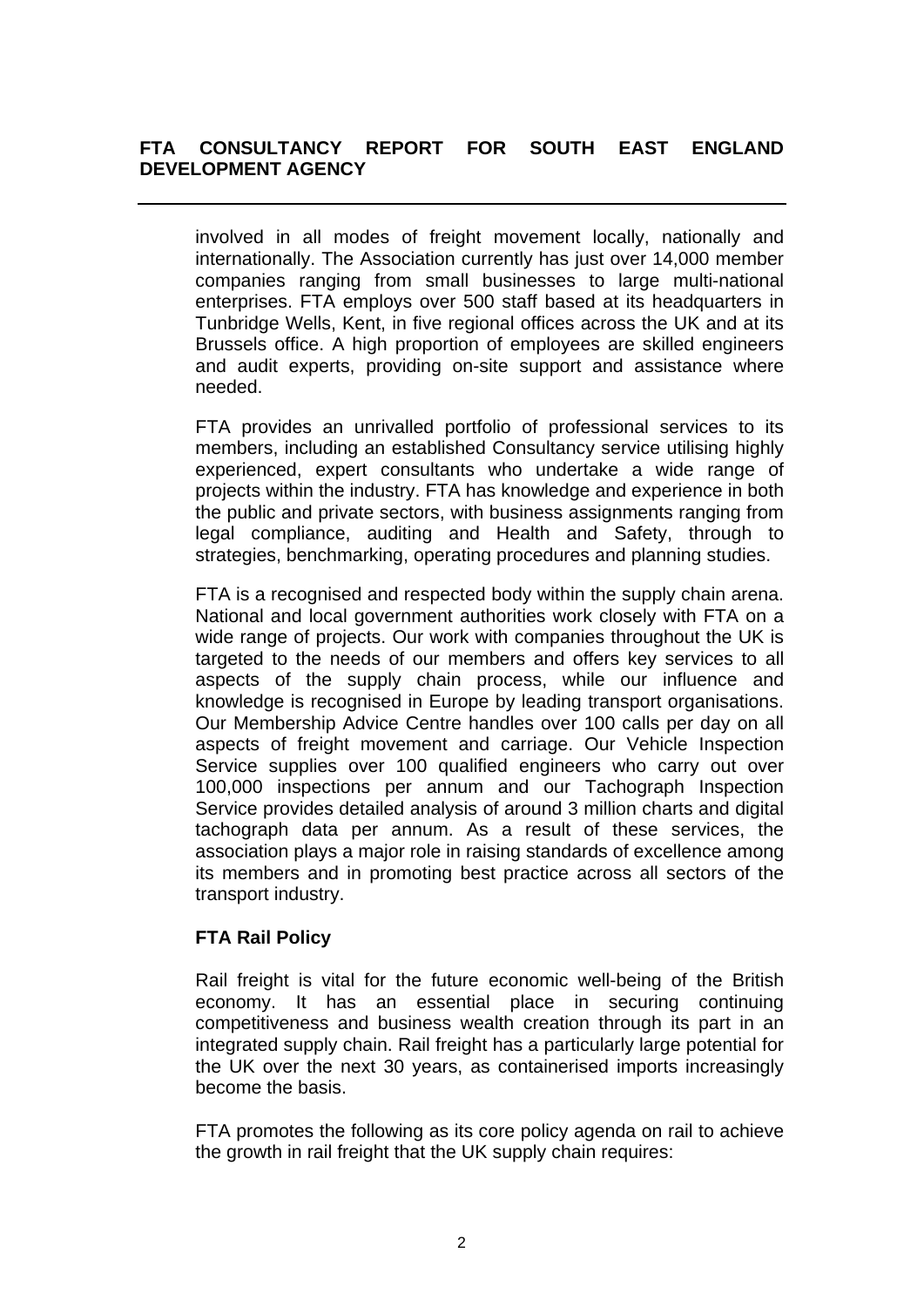- **Cost**  delivering an economically competitive offering with ongoing reductions in operating costs
- **Service** providing a seven day accessible freight network, and striving toward the achievement of 24 hour operation
- **Network capability**
	- o The removal of network pinch-points that constrain freight traffic
	- o Gauge enhancement for intermodal containers
	- o Expansion of European-gauge cleared routes for freight
- **Terminals** facilitating the development of rail freight terminals via the UK planning system
- **International** the liberalisation of rail freight services throughout Europe and affordable Channel Tunnel freight access

## **3. REVIEW OBJECTIVES**

FTA was asked to conduct a desk-based exercise to review the relevant documentation and reports produced by MDS Transmodal, Jacobs Consultancy, Nathaniel Lichfield and Partners and others, concentrating efforts on the business model and viability from a transport industry viewpoint. In addition FTA was asked to factor in the following:

- **SRA quidelines on RDC's and NDC's**
- **EXECHANNEL THE THE CHANNEL THE THE THE CHANNEL THE CHANNEL FULL**
- **•** Open markets through the Channel Tunnel in the near future
- Other interchanges in the south east

Face to face, interviews to be conducted, if appropriate with a small number of potential users of the proposed new facility.

## **4. METHODOLOGY**

A series of reports were reviewed, critiqued, summarised and compared by David Mitchell, FTA Associate Consultant and Karen Packham, FTA Managing Consultant. Interviews with potential users of the KIG facility were undertaken by John Walter - FTA Senior Logistics Consultant.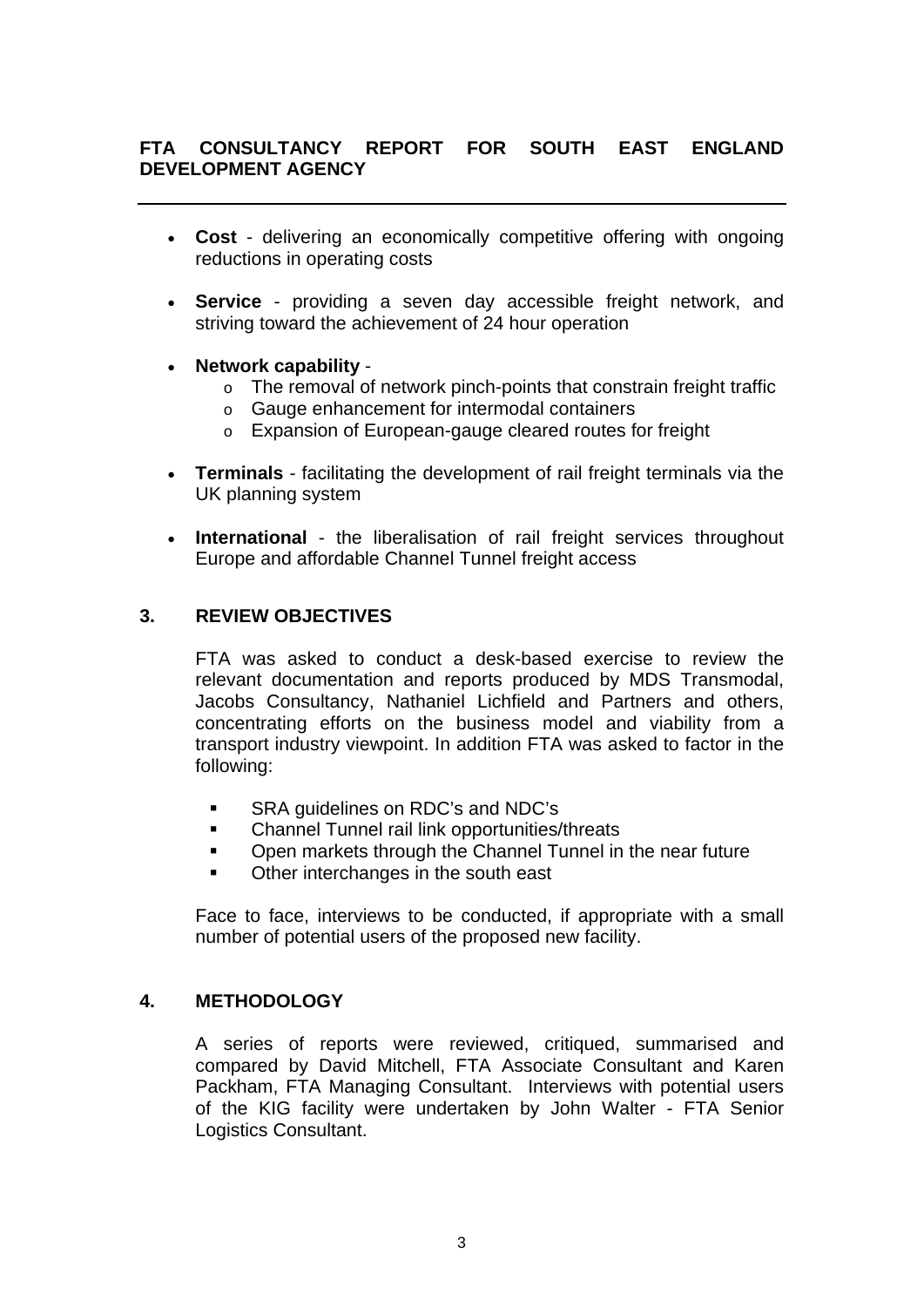The detailed findings of the above activity are contained in the following sections.

# **5. SUMMARY OF INFORMATION PROVIDED**

## **5.1 SEEDA Background**

## **Letter from SEEDA (3/12/07) to Maidstone Borough Council (MBC)**

This is a response to a request from MBC for comment following the submission by MDS Transmodal of the KIG Planning Application.

Advises MBC to request the applicant to provide more information on the following before they can offer definitive advice:

- **The necessity of the SRFI**
- Whether it meets Strategic Rail Authority location criteria being 20 miles from the M25
- Whether the proposed location is operationally viable
- The applicant's expectations about the onward transport of freight intercepted by KIG
- The size of the site (112 ha compared with the 40 ha minimum identified in the SRA report)
- Economic Impact of the potential 3500 jobs that KIG is expected to create

This information is required to enable them to understand how the proposal could help to deliver Regional Economic Development in a sustainable way and establish whether it meets the accepted planning guidelines.

## **Letter from SEEDA (13/02/09) to MBC**

This is a response to the additional information provided by MDS Transmodal in July 2008. The main points covered are:

- **The justification for the location is not supported by a definitive** business model for the traffic which will be likely to use the KIG **facilities**
- There is no identified rail freight operator as a potential partner (although the letter acknowledges that the project has the support of the Rail Freight Group and support in principle from Network Rail)
- The inherent uncertainty surrounding the quantity of freight that KIG might attract (and the proportion that will be railborne to and from the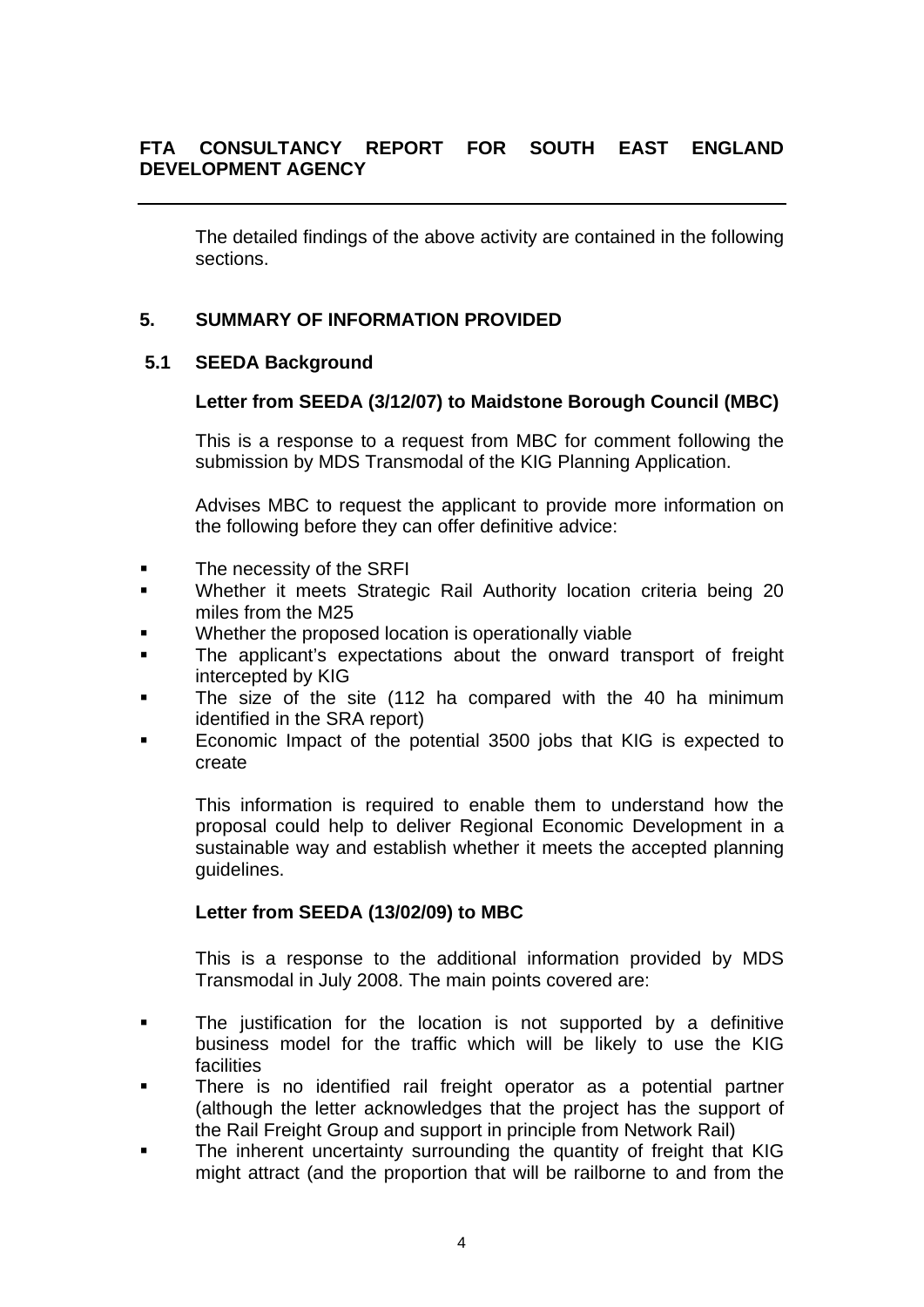site) means that the planning decision cannot be straightforward and will need to be made on the basis of the suitability of the location and its potential to achieve modal shift

- SEEDA is satisfied that the development requires a site of the size envisaged and that information previously submitted demonstrates that the KIG site is the most suitable
- The applicant's estimates of the number of jobs expected to be created have been generated in a robust way
- The proposal is in line with DFT published strategy on delivering a sustainable transport system (DASTS) by encouraging modal shift from road to rail
- The development has the potential to deliver Target 8 of the Regional Economic Strategy to: *"Reduce road congestion and pollution levels by improving travel choice, promoting public transport, managing demand and facilitating modal shifts".*
- SEEDA therefore **supports** the application, whilst recognising that MBC must assess highways, environmental and land impact issues

# **5.2 SRA Guidelines on RDC's and NDC's**

Whilst the SRA has been abolished, the Strategic Rail Freight Interchange Policy remains largely relevant with respect to the location and form of new rail linked distribution facilities.

The expression Rail Freight Interchange refers to rail linked distribution parks. This may reflect the fact that the SRA only had a remit to consider rail rather than freight distribution in general. MDS argue that it would be more accurate to define such sites as the grouping together of logistics buildings into one site sharing an intermodal terminal located within the park. Some locations would cater for national and regional distribution centres, and consequently large logistics service providers, manufacturers and retailers will occupy them.

The SRA argues that the scale and location requirements for such sites – in that

- They should be at least 40ha
- A valuable characteristic of each site will be the ability to accommodate expansion
- They also need to be large enough to handle full length 775m trains with appropriately configured on site rail infrastructure and layout
- They need to be located relative to the markets they serve
- As they are likely to be 24/7 operations they should not be located immediately adjacent to areas which may be sensitive to noise
- They should be located with good access to the primary road network and high quality links to the rail network are essential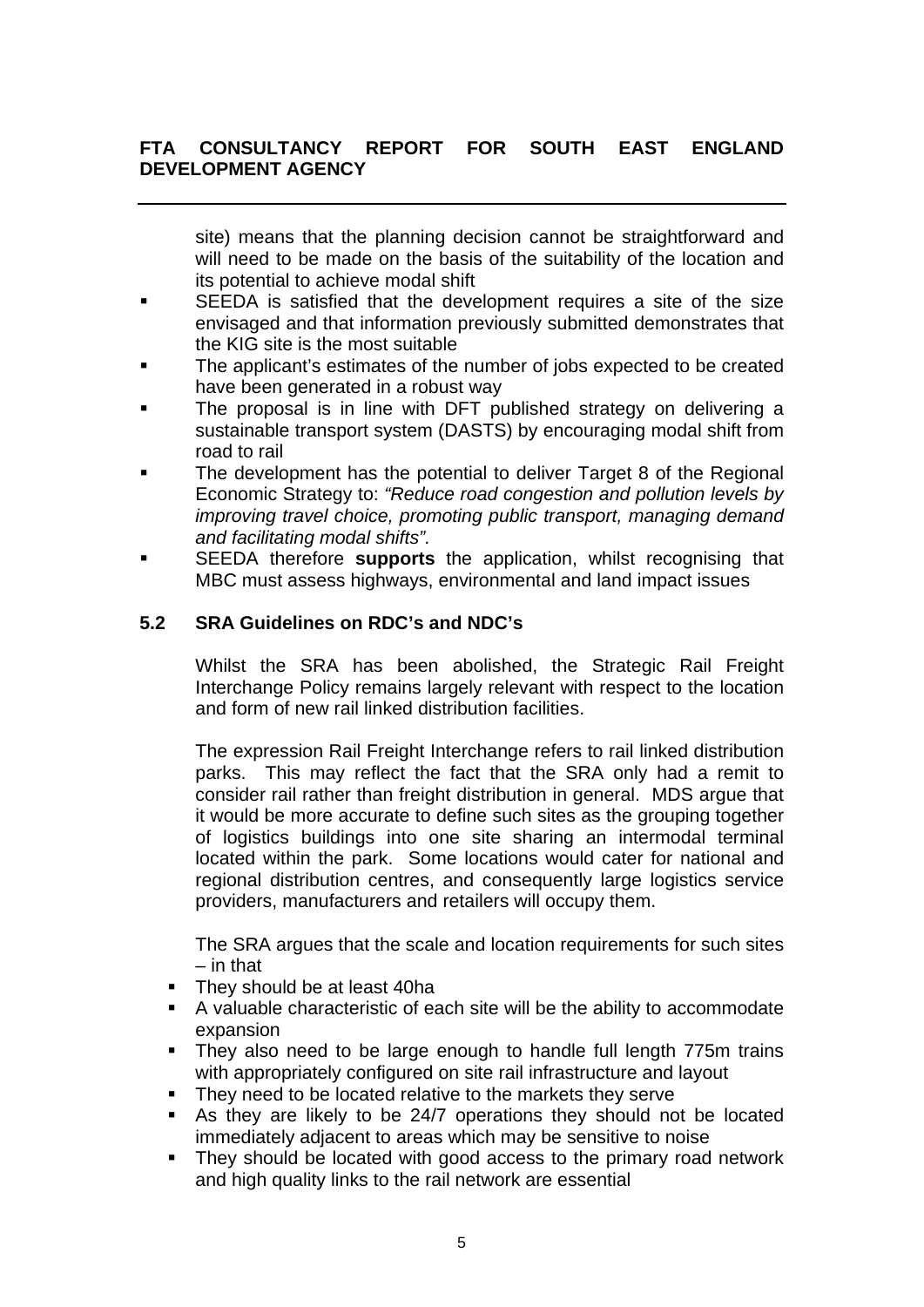• The railway lines serving them must have available capacity to run train services, the ability to handle full length trains and a loading gauge able to accommodate intermodal units on standard platform wagons

## **5.3 Channel Tunnel Rail Link Opportunities / Threats**

### **Background**

Goods train traffic levels stabilised over 2008: 2,718 trains carried 1.24 million tonnes of freight via the Channel Tunnel, ie an average load of 456 tonnes per train.

This change of trend highlights the effectiveness of the new offer structure from October 2007.

Designed to establish the conditions for kick-starting cross-Channel rail freight again, the approach is built around 3 sections:

Free access to the infrastructure with a single pricing structure for all incumbents or new operators and a capping of essential cross-Channel services;

A simplified pricing structure, per train and no longer based on a variable price per tonne, depending on the nature of the goods carried;

A total crossing cost for operators cut by virtually half, down to  $\epsilon$ 4,500 per train.

Fixed link operator Eurotunnel ascribes the increase to the success of the new pricing structure it introduced for rail freight in October 2007.

Through freight trains are operated by DB Schenker (EWS), SNCF Fret and Eurotunnel's own affiliate Europorte-2.

#### **Future**

Channel Tunnel route: A strategic rail freight network project funded for delivery control period 4 (2009-10 to 2013-14) to the value of £10 million for signalling modifications to allow trains hauled by Channel Tunnel electric freight locomotives to use the route to the south of London via Redhill.

A European loading gauge freight link has been secured as far as Barking through the Channel Tunnel access liberalisation and tariff reductions.

**Source: DfTStrategic Rail Freight Network: The longer term vision**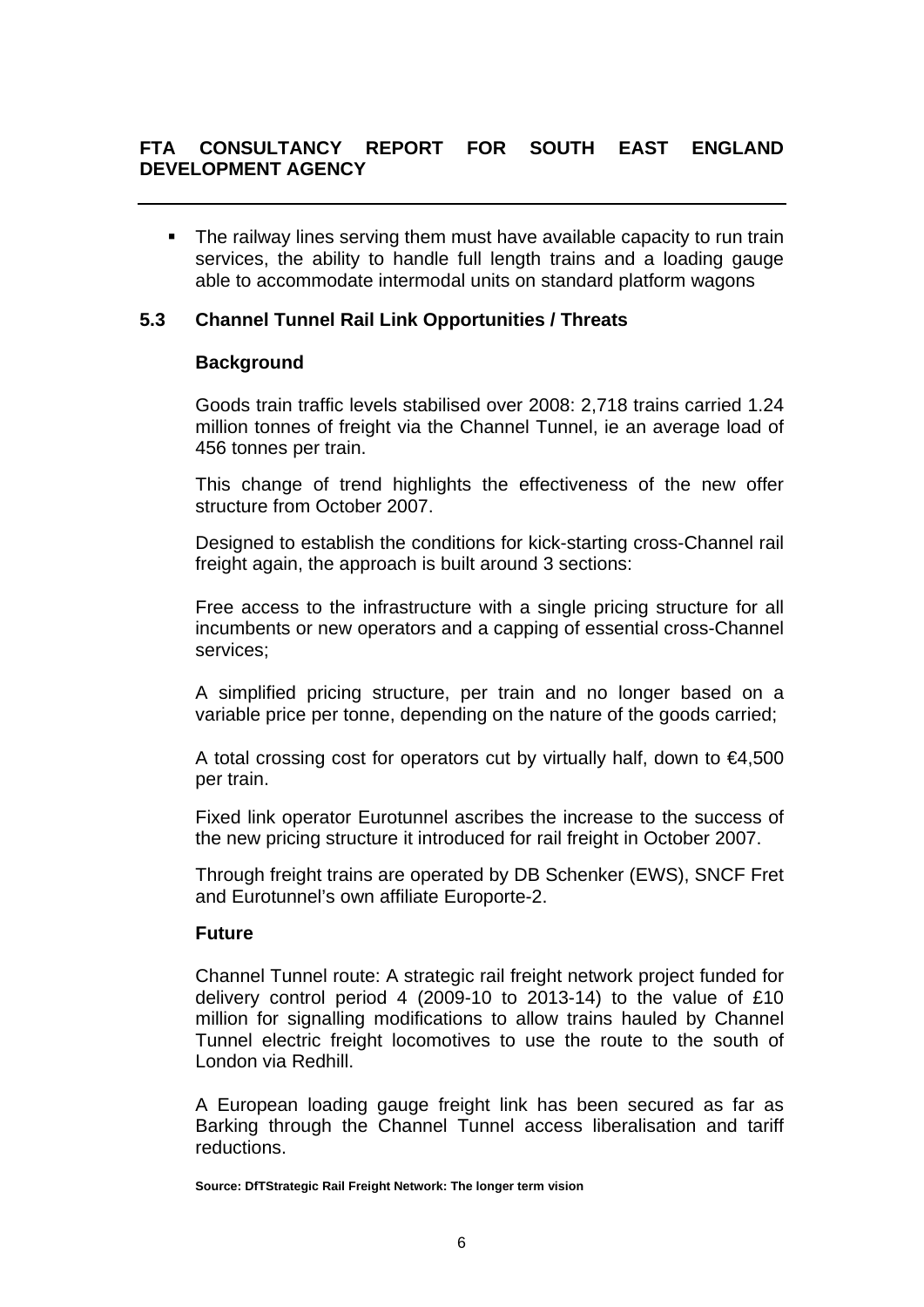### **6. OPEN MARKETS THROUGH THE CHANNEL TUNNEL IN THE NEAR FUTURE**

Network Rail studies have been commissioned to identify the future preferred freight routes between London and the South East.

## **7. KEY FINDINGS FROM THE MDS, JACOBS AND NATHANIEL LICHFIELD**

## **7.1 Key Conclusions – Jacobs Consultancy Report on Logistics Rationale**

 Maidstone Borough Council commissioned this report (dated March 2009).

Its main conclusions are:

- New rail served distribution parks tend not to be located in the more northern areas of the UK identified by MDS as the most likely destinations for rail services from the proposed site
- KIG is unlikely to attract RO/RO traffic which uses the cross channel ferries and the Channel Tunnel shuttle (its principal target market) because it would incur additional handling costs, increased travel time and delivery uncertainty
- In order to attract container traffic to cross Channel rail services it will need to compete with the sea routes outside Kent – meaning that for it to succeed there will need to be changes to how traffic is handled on cross Channel routes
- Only the most northerly regions of the UK are likely to be an economic distance for rail from or to KIG
- The transfer of cross Channel road traffic to rail for onward UK distribution is the most costly option for all regions except Scotland
- **Breaking a rail journey at KIG would incur extra handling costs that** reduce the commercially viable market for onward distribution by rail
- The estimated costs for national distribution are lowest for both road and rail when freight traffic does not stop at KIG
- KIG is not well located to attract traffic from the deep sea ports nor to distribute freight nationally
- The potential for modal transfer from road to rail is significantly lower than estimated in the applicant's proposal – a maximum of  $2/3$  trains per day compared with the MDS estimate of 13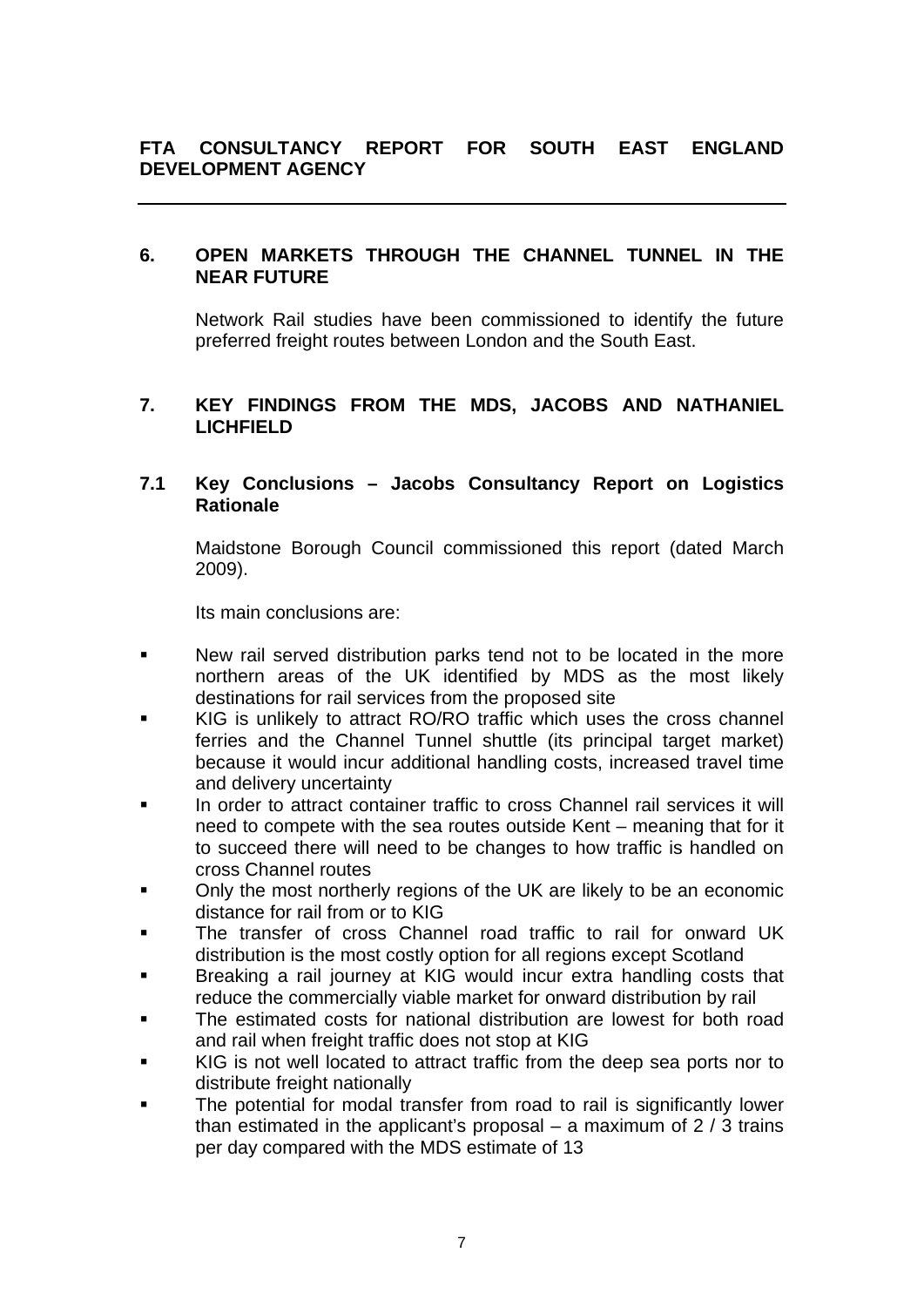- Kent ranks second bottom of all UK regions in terms of attractiveness as a national distribution centre (as stated by Gerald Eve property consultants)
- The greatest demand for NDC sites will continue to be north of the M25 (e.g. 88% of the UK population can be reached with one day's driving from Daventry and only 61% from KIG)
- KIG would function mainly as an RDC and it should not be assumed that it will reduce M20 lorry traffic
- A daily train load with 30 TEUs daily distributed nationally (by road) from KIG would cost about £350,000 p.a. more than through a site located in the Midlands and receiving direct trains from the Channel **Tunnel**

## **7.2 Key Conclusions Nathaniel Lichfield and Partners Economic Assessment**

This report (dated March 2009) was commissioned by MBC.

Its main conclusions are:

- **The proposed development has the potential to generate between** 3,500 and 4,500 jobs – 75% of which would be in the "lower skill groups"
- **There is a limited supply of suitable labour within walking distance of** the site
- There is more potential labour within a reasonable cycling distance
- There is an even greater potential supply of labour within the wider catchment area (e.g. in the Medway towns) but this will entail a need for long distance car commuting
- The proposals are unlikely to significantly exacerbate existing economic weaknesses in the Maidstone area but are also unlikely to increase employment opportunities in higher skilled sectors
- The proposals may also attract investment to the area
- **There are no significant land use implications as the site is already** being considered for future development
- The overall conclusion is that the scale and nature of the economic benefit of the proposals would not produce major benefits for the Maidstone economy, nor do much to support current economic objectives. The benefits in employment provision could be outweighed by the increase in longer distance commuting and increased competition for available labour sources in the area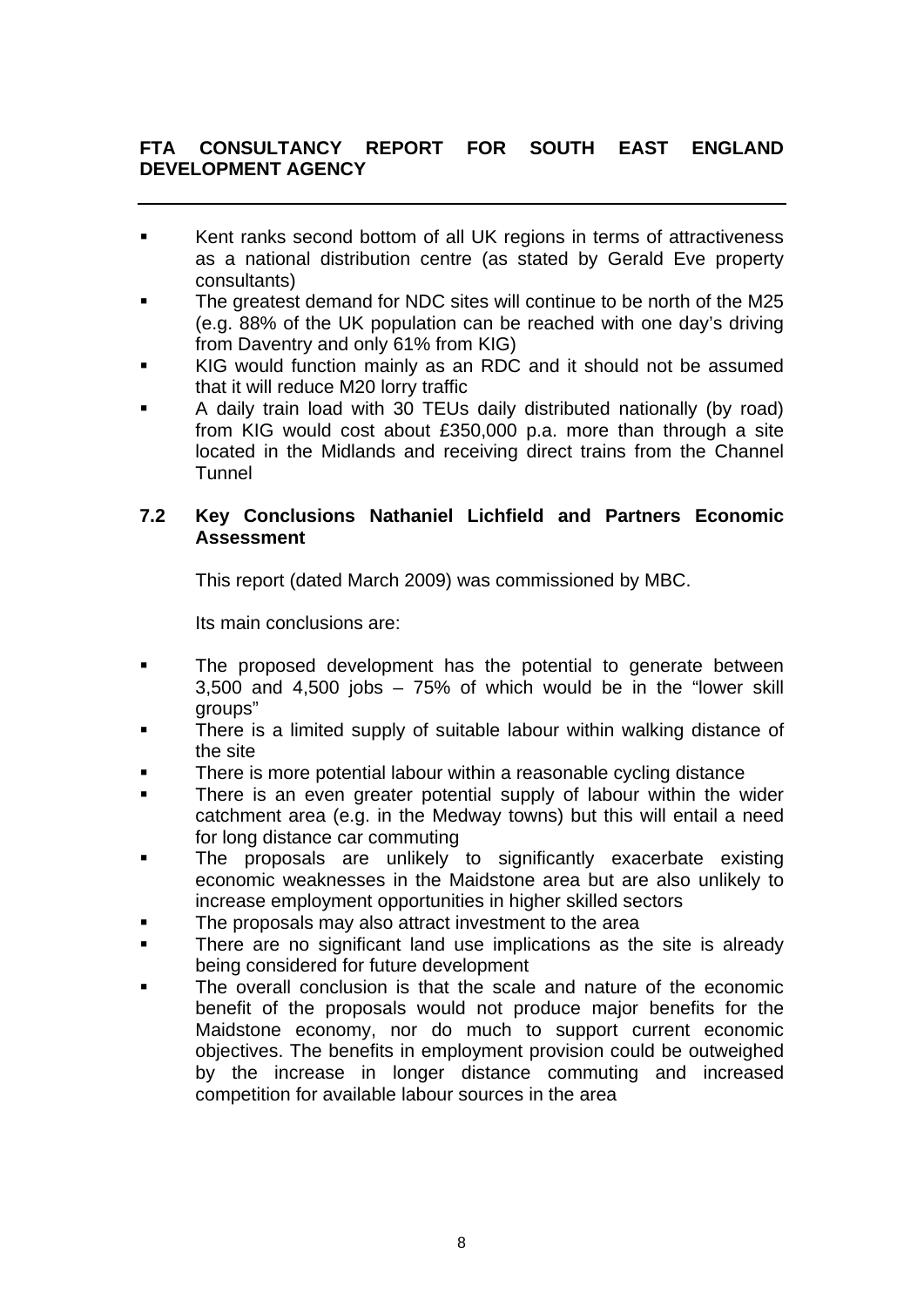## **7.3 Key Conclusions - MDS Transmodal Final Report dated September 2007**

### **Section 1 - Introduction**

Provides background of Logistics Market, explaining the roles of National Distribution Centres (NDC), Regional Distribution Centres (RDC) and outlines the case for rail-linked Logistics Parks.

The key requisites for rail to be attractive are explained (able to provide a quality service in a cost effective manner) and the benefits of having an NDC and RDC on the same (rail connected) site are set out.

Report gives "rule of thumb" guide for distance at which rail becomes competitive:

- Non rail connected origin to non rail connected destination over 400 kms
- Rail connected origin to non rail connected destination over 200 kms
- Rail connected origin to non rail connected destination any distance (provided there is enough volume for a daily train)

The role of KIG will be to intercept cargo arriving from mainland Europe that currently goes round London by road. Traffic to the Midlands is considered economical to move by rail, as the distance is over 200 kms.

The ideal location is midway between the Channel ports and London. There is no room for development at Dover, Cheriton or Ashford.

## **Section 2 – Policy Background**

This explains the Government strategy on rail freight developments of this kind. This is based on the Strategic Rail Authority's *Strategic Rail Freight Interchange Policy* (published in 2004). This is confirmed as still being applicable until a new strategy is published.

Key factors in considering sites include:

- **Suitable road and rail access**
- Ability for 24/7 working
- **Expansion potential**
- $\blacksquare$  Proximity to workforce
- **Proximity to markets**
- Ability to contribute to identified areas of gaps in provision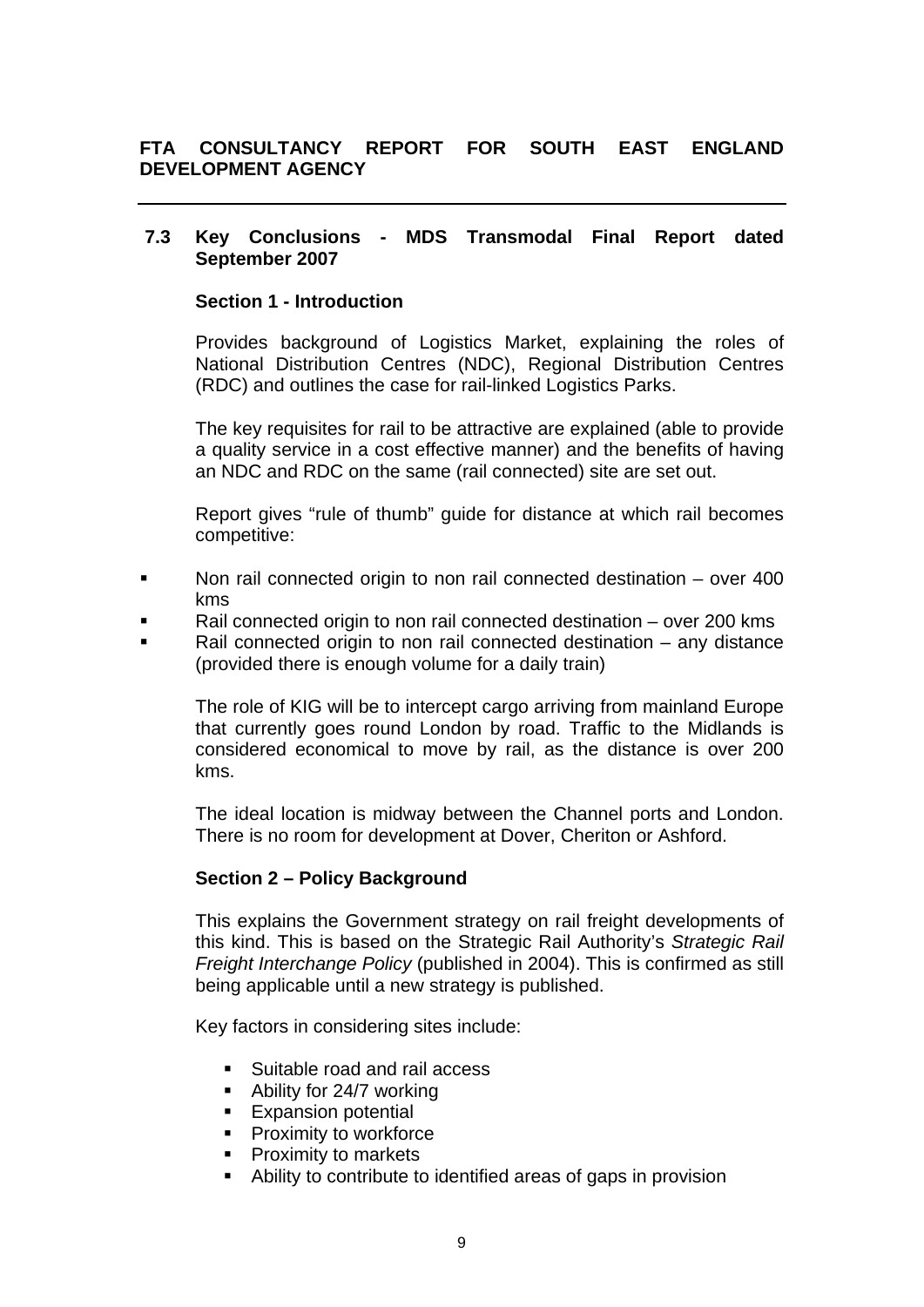The document also identified a need for between 3 and 4 inter-modal interchange terminals to serve London and South East England.

Other policy documents considered in this section are:

- Government White Paper: Delivering a Sustainable Railway July 2007
- Freight Route Utilisation Strategy (FRUS) published by Network Rail March 2007
- Regional Policy: The South East Plan 2006
- Regional Policy: The Regional Economic Strategy 2006-2026

Relevant sections which support the case for KIG are quoted and explained.

## **Section 3 – The Criteria Based Approach to Assessing Rail Linked Logistics Parks**

These criteria have been tested at a number of planning enquires and are based on:

- **Planning policy with respect to the location, form and structure of** strategic distribution sites
- The qualities and characteristics an individual site must posses in order to render it commercially attractive to the logistics market A site which is appropriate for hosting a large rail linked logistics park must have:
- A 'market' need for the proposed facilities which cannot be met through existing capacity or at alternative locations
- Good quality access to the highway network. Good quality access is defined as being served by the national motorway network or major non-motorway routes
- Good quality rail access. Good quality access is defined in terms of a generous loading gauge which is capable of accommodating the full range of intermodal units on standard platform wagons, available capacity to run freight train services and which permits full operational flexibility
- At least 50 hectares of development land available, together with a suitable configuration which allows large scale warehousing, intermodal terminal facilities and appropriate railway wagon reception facilities
- Allow 24 hour operations and no restrictions on vehicle movements
- Good access to labour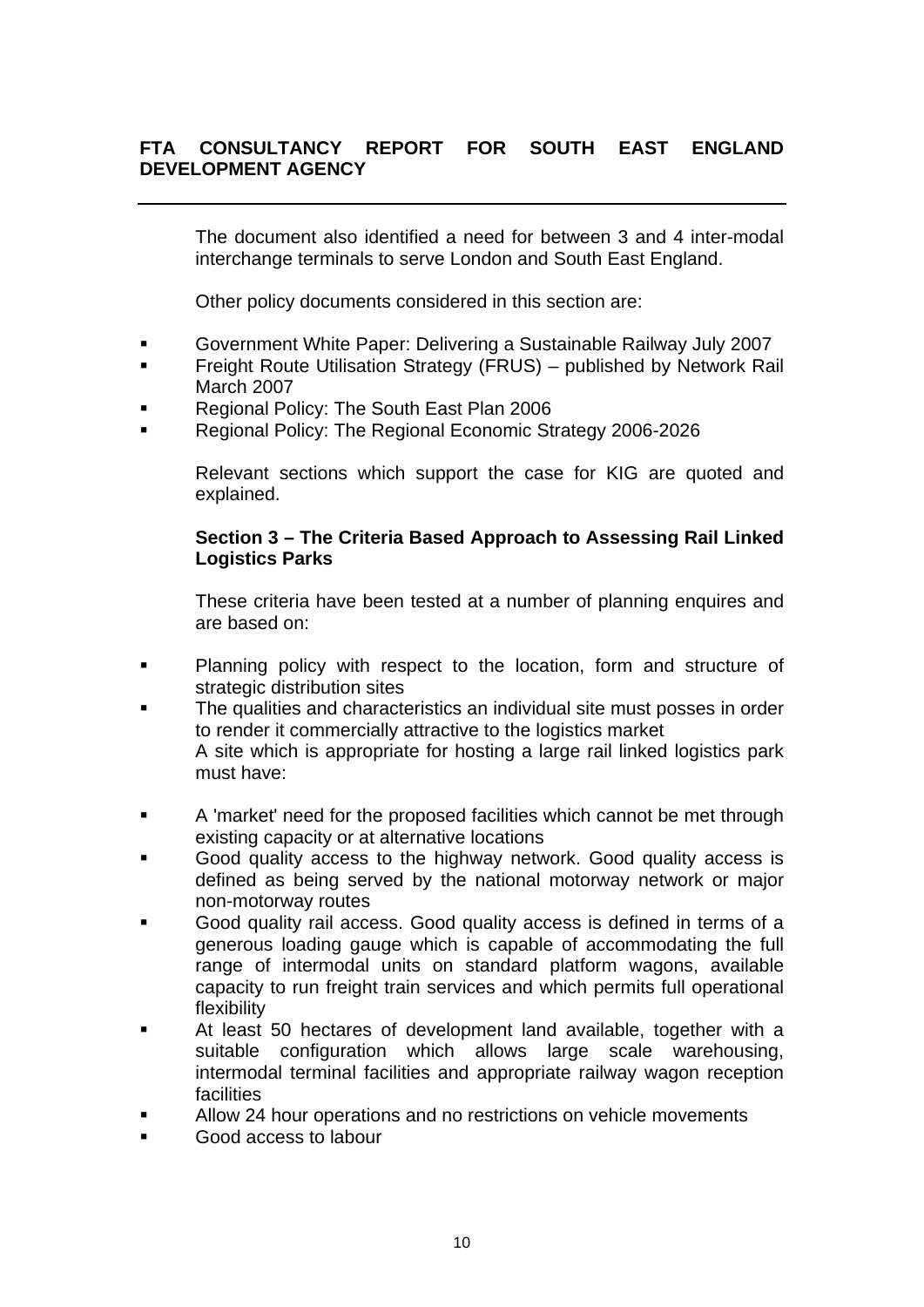The rest of this section describes the rationale underlining each of the criteria and identifies the criteria which a site must meet in order to be commercially attractive.

## **Section 4 – Assessment of Kent International Gateway**

This section 'tests' the proposed Kent International Gateway development against the criteria outlined in Section 3.

MDS Transmodal believes that it clearly demonstrates that the site meets all the criteria fully and to a high level, meaning it can therefore be considered an important location for a large rail linked logistics park.

### *Market Need*

The proposed KIG development meets the identified general market need in that it will provide a substantial amount of distribution centre floor space, which will be served by rail. The warehousing will be served either from the intermodal terminal or by direct rail linkages should occupiers require such facilities.

Around 2.4 million square metres of new build warehouse floor space (in units of  $25,000$  sq metres – the size of warehouse, which is attracted to rail link sites) may be required in the Greater South East up to 2026 on new rail linked sites. This translates into a market need for 8 rail-linked logistics parks (75 hectares) across the Greater South East Region over the next 20 years on the basis of a mean site size of 75ha. KIG will be able to meet around 16% of the future regional need (375,000 square metres).

## *Good Quality Highway Access*

The KIG site will have a dedicated entrance directly from the A20. This entrance itself will be located approximately 0.5km from Junction 8 of the M20, effectively giving the development direct access to the national motorway network. The report refers to a separate accompanying document containing a Highway Impact Assessment (not provided).

MDS claims that it demonstrates that in terms of road access, the KIG site meets the criteria in full and can be considered, against this criterion, to be an appropriate site for hosting rail linked logistics facilities.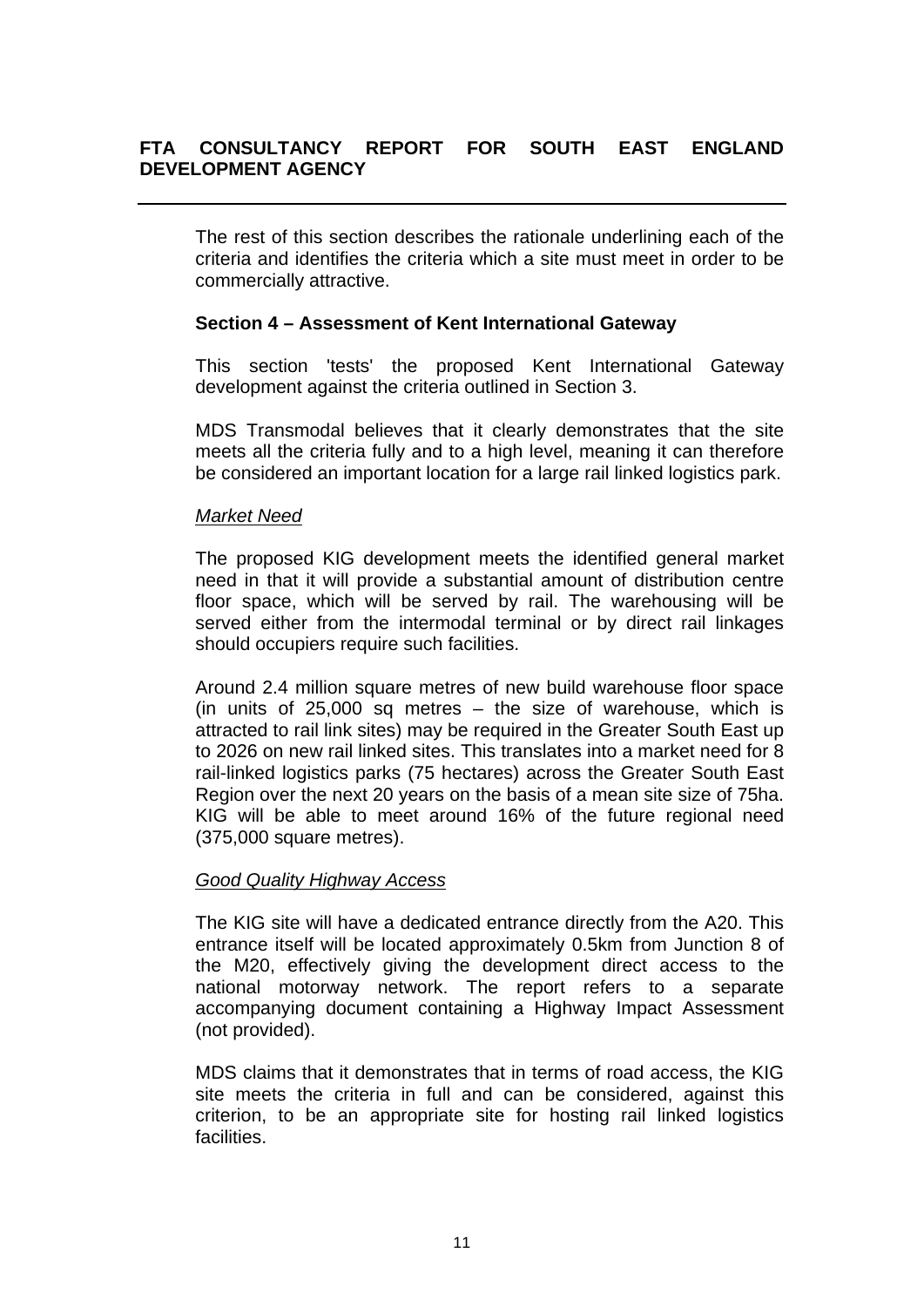## *Good Quality Rail Access*

The report refers to a separate accompanying document *Railway Connectivity and Site Layout* report (not provided).

MDS claims that this demonstrates that, in terms of rail connectivity, the KIG site meets the criteria in full to a very high standard and that it can be considered to have good railway access. From this perspective, it is claimed that it is an appropriate site for hosting rail linked distribution facilities.

Although we have not been provided with this report, its main findings are summarised in the MDS report:

- The site is served by the main Swanley-Ashford line which is already gauge cleared to the W9 loading gauge (the minimum gauge at which intermodal services can operate without imposing serious cost or operational flexibility penalties on rail freight operating costs).
- The KIG site could also handle piggyback trailer operations to and from mainland Europe via the Channel Tunnel. The Channel Tunnel Rail Link to Ashford is already gauge cleared to piggyback standards, and only two structures between Ashford and KIG are foul of the requisite gauge. It is likely that these lineside structures could be enhanced relatively easily and cheaply, for example by means of track lowering.
- The KIG site possesses excellent rail connectivity from an 'operational flexibility' perspective. The site offers direct access to/from the south (Channel Tunnel) and the all major origins/destinations in Britain, without the need to change direction (by means of a locomotive 'run round') or utilise a long diversionary or circuitous route.
- An analysis of available freight capacity to/from KIG suggests that at least one available freight path per off-peak hour per direction is available to serve the site (the minimum requirement).
- KIG is to be developed with an open access intermodal terminal capable of handling 750m length trains. In addition, a number of the proposed warehouse units can also be constructed with dedicated sidings for conventional box wagon traffics (should occupiers require such facilities).

## *Site Size and Configuration*

The *Railway Connectivity and Site Layout* report also contains an assessment of the site size and proposed layout.

The main findings of this report are summarised as follows in the MDS report: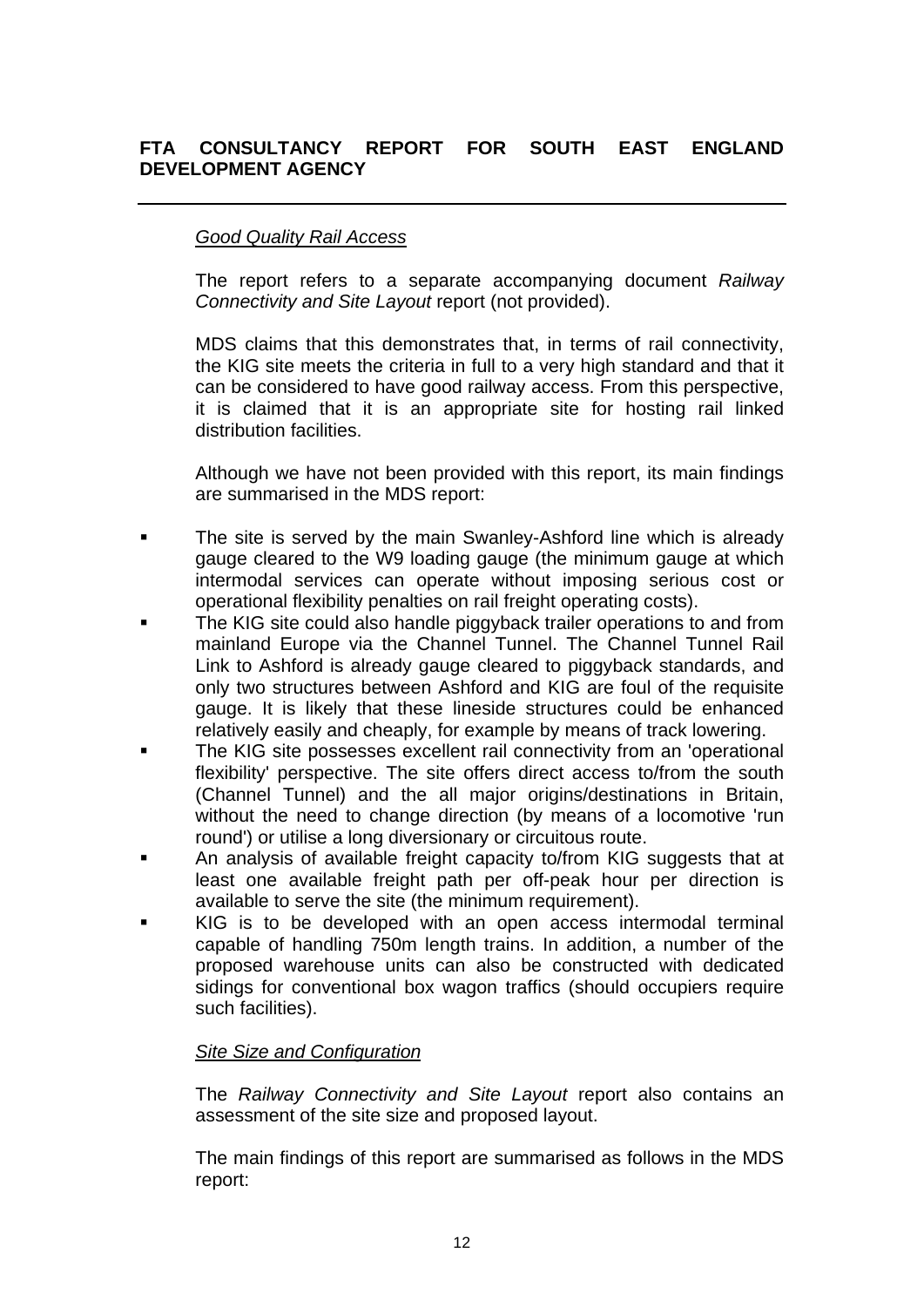- KIG will have reception sidings capable of receiving trains from both directions
- The railway layout permits efficient and operationally flexible train movements to, from and within the site
- KIG will have an intermodal rail freight terminal
- KIG is 112ha total size, provides around 345,000 square metres of floor space and individual plots, which permit very large units

The MDS report concludes that in terms of size and configuration the KIG site meets the criteria in full and to a very high standard. From this perspective, the site can be considered an appropriate site for hosting rail linked distribution facilities.

## *Neighbouring Land Uses (Allows 24 hour operations without restrictions)*

An Environmental Impact Statement has been prepared for the KIG site (not provided).

This shows that the KIG development will be able to permit 24-hour operations and no restrictions on vehicle movements without significant impact on neighbouring land uses. Accordingly, the KIG site meets the criteria in full, meaning it can be considered an appropriate site for hosting rail linked distribution facilities.

## *Labour Supply*

A s*ocio-economic assessment* has been prepared and is reported in an accompanying technical document (not provided).

This document demonstrates that, in terms of labour supply, the KIG site is located with a sufficient quality labour supply within a reasonable 'travel to work' distance. The KIG site therefore meets the criteria in full and to a very high standard. From this perspective too, the site can be considered an appropriate site for hosting rail linked distribution facilities.

## **Section 5 – Traffic Forecasts for Kent International Gateway**

This section provides traffic forecasts for KIG. It sets out the assumptions used to arrive at numbers of inbound and outbound movements by road and rail.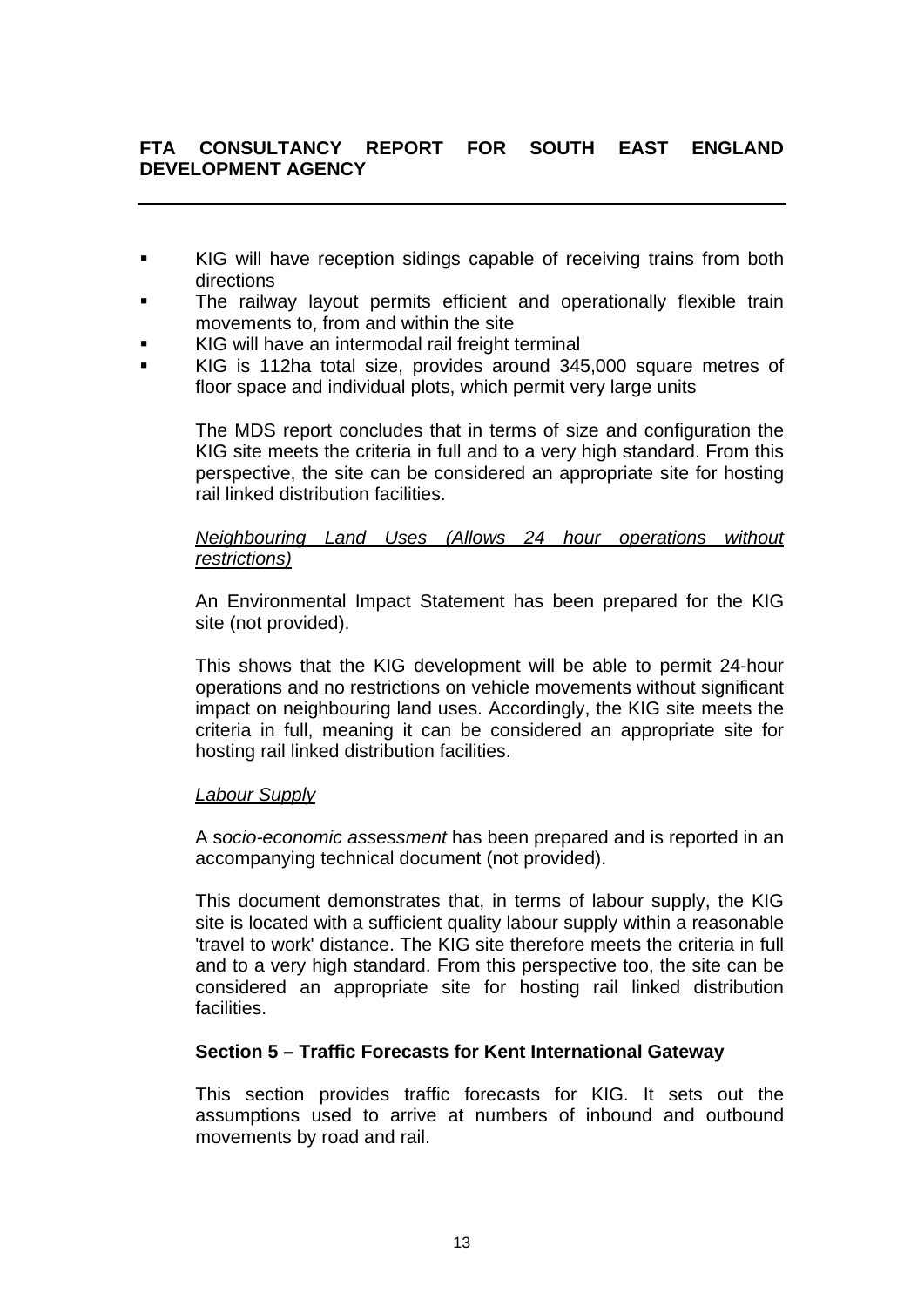They have been derived from the following underlying assumptions.

- At any one time, each square metre of floor space holds 1.5 pallets
- Stock turns over 12.5 times per annum (ie dwell time of 4 weeks)
- 25 pallets per standard unit load
- 300 operating days per annum

The detailed calculations of traffic forecasts are contained in Appendix 2. They have been produced using the Great Britain Freight Model and are based on data from the DfT Continuing Survey of Road Goods Transport (based on 2005 data, which was the latest available at the time the report was produced).

Goods which are not handled at distribution centres, ie bulk materials such as coal, petroleum products, aggregates and waste, were identified and excluded from the analysis.

Total traffic destined for a distribution centre in the Greater South East is forecast to rise by 32% (104.6/79.1 million tonnes) between 2005 and 2026.

Appendix 2 also contains calculations of current warehouse capacity and forecast capacity.

The traffic forecasts indicate that unitised goods going to distribution centres in the Greater South East will increase from 79.1 million tonnes in 2005 to 104.6 million tonnes in 2026, an increase of around 32%. This implies that a similar increase in distribution centre floor space will also be required over this period.

New warehouse build between 2005 and 2026 is estimated at 4.06 million square metres.

#### **Section 6 – Alternative Site Search and Assessment**

This contains a summary of the alternative site search and assessment.

The purpose of this was to ascertain whether there are other sites in the 'Greater South East' with locational qualities of a comparable or superior level to those of KIG.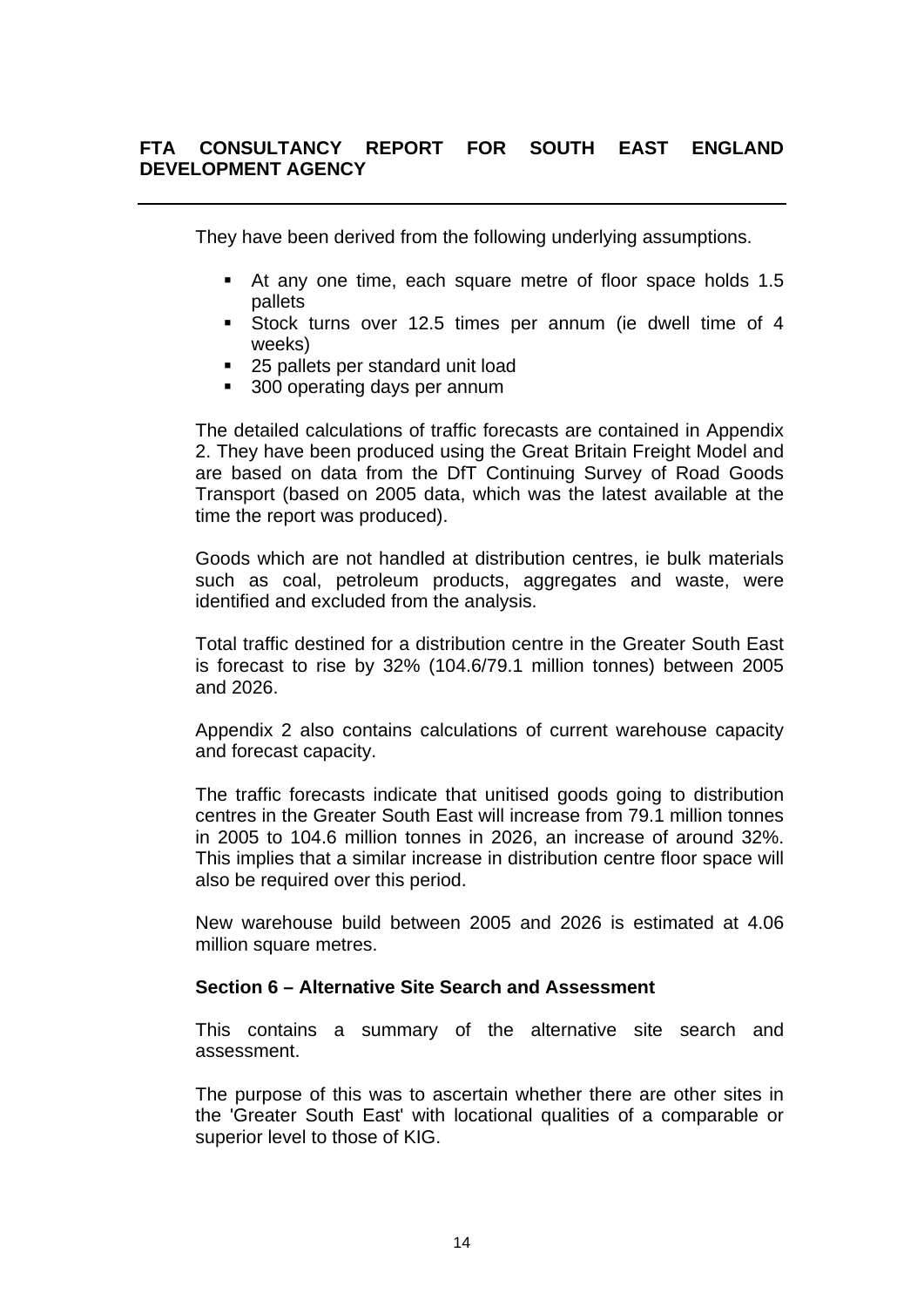The initial work was carried out on the 'Landranger' series of Ordnance Survey Maps

(1:50,000 scale). A two-stage process was adopted:

- The production of a 'long list' of sites. These are sites which are located near a railway line and major road interchange which, on first appearances, could potentially meet the site assessment criteria
- Assessing the 'long list' using the criteria based approach to produce a 'short list' of potentially suitable sites

In assessing the Long List, the following criteria were applied:

### At Least 50 Hectares of Development Land Available

Only individual sites larger than 50 ha, or a group of adjacent fields which when combined could form a site larger than 50 ha were considered for inclusion on the short list.

#### Good Rail Access

Routes shown as W8 gauge (the minimum requirement for intermodal traffics) have been included to broaden the net to include routes, which could be upgraded at a reasonable cost.

#### Good Quality Access to the Highway Network

Only sites located a short distance from a motorway or gradeseparated dual carriageway was included on the short list. The maximum road distance to a major road was deemed to be 5km. In certain areas, where only 'A' roads occur this criteria was relaxed to include two-lane 'A' roads in order to ensure the compilation of a comprehensive long list.

#### A Suitable Site Configuration

To meet this criterion the site should allow large scale high-bay warehousing, intermodal terminal facilities, appropriate railway wagon reception facilities and parking facilities for all goods vehicles using the site.

The initial OS map survey considered only sites of regular shape which were generally square or rectangular. Odd-shaped sites, which would require awkward rail layouts and storage facilities, were regarded as sub-optimal and discounted.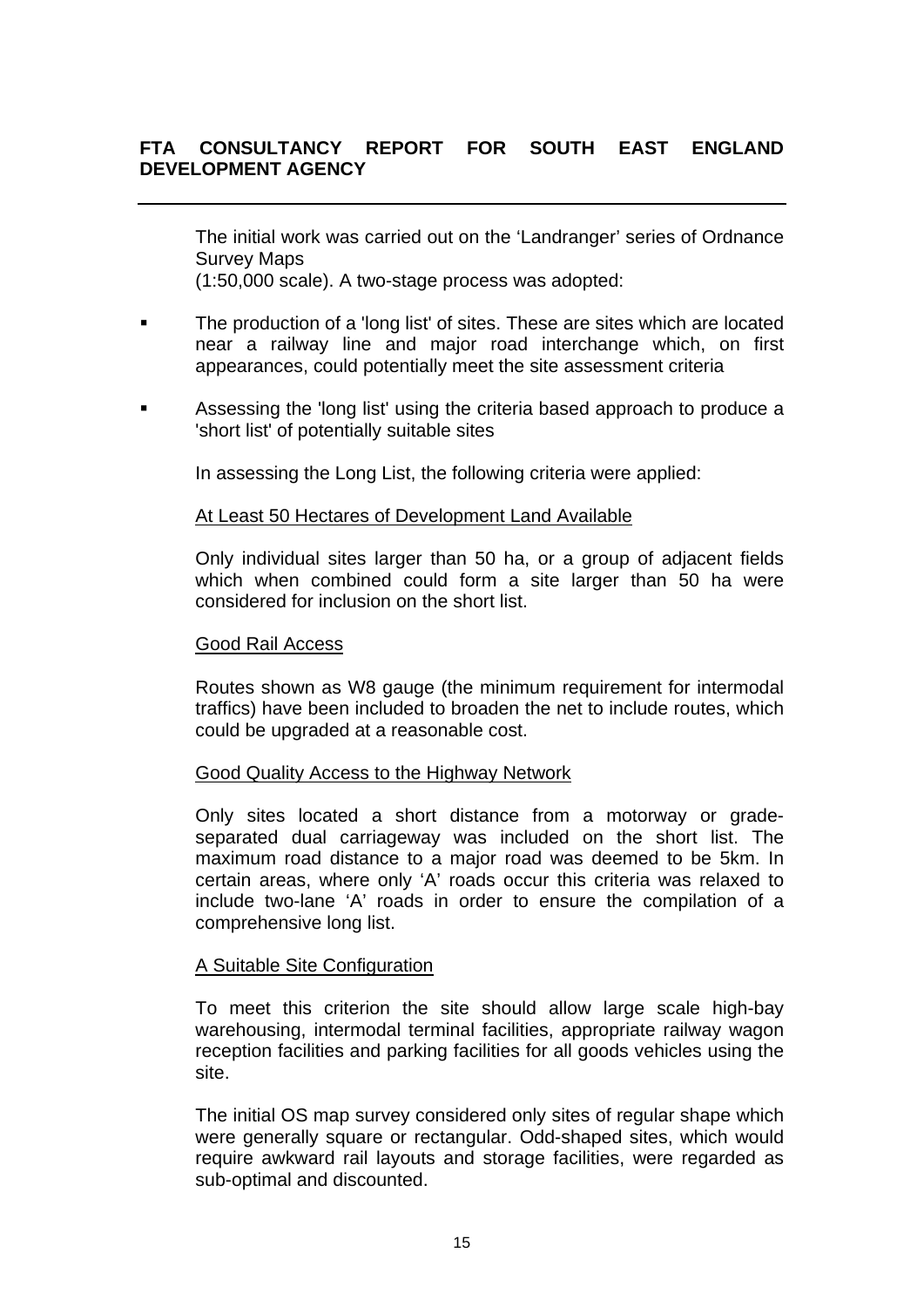### Located away from Incompatible Neighbours

This allows for 24-hour operations and no restrictions on vehicle movements, minimising the impact on the local environment. The need for HGVs to pass through significant built-up areas (especially residential settlements on or adjacent to a site) was regarded as a reason to discount locations.

#### Has Good Access to Labour

It was decided that the research needed to determine labour availability etc could be left to a later stage of the site selection process.

### Site Topography

The site should be on flat terrain so that a rail system can be established that does not encounter gradients greater than 1:500, although some sites have been included where this limit has been exceeded on the understanding that earthworks may be needed.

#### Rail Access Across Roads

In order to ensure the site is operationally viable it should be ideally located with a rail line on one side and an access road on one of the other sides, so that there is no need for the rail line to access the site by crossing a road. Where a site was identified on the long list and rail access would need to cross a major road or motorway it has been discounted. If, however, the site only required the apparent minor realignment of a road, or rail access only crossed a minor road and/or there was alternative road access then this did not necessarily discount the site.

#### **Watercourses**

Although the presence of a watercourse through a site was not sufficient to discount it, if it was obviously a major watercourse or if there were more than one, then there was deemed sufficient potential engineering reason to discount it.

## **Site Identification and Assessment**

The study initially identified 120 sites that, on first appearances, could meet the site assessment criteria.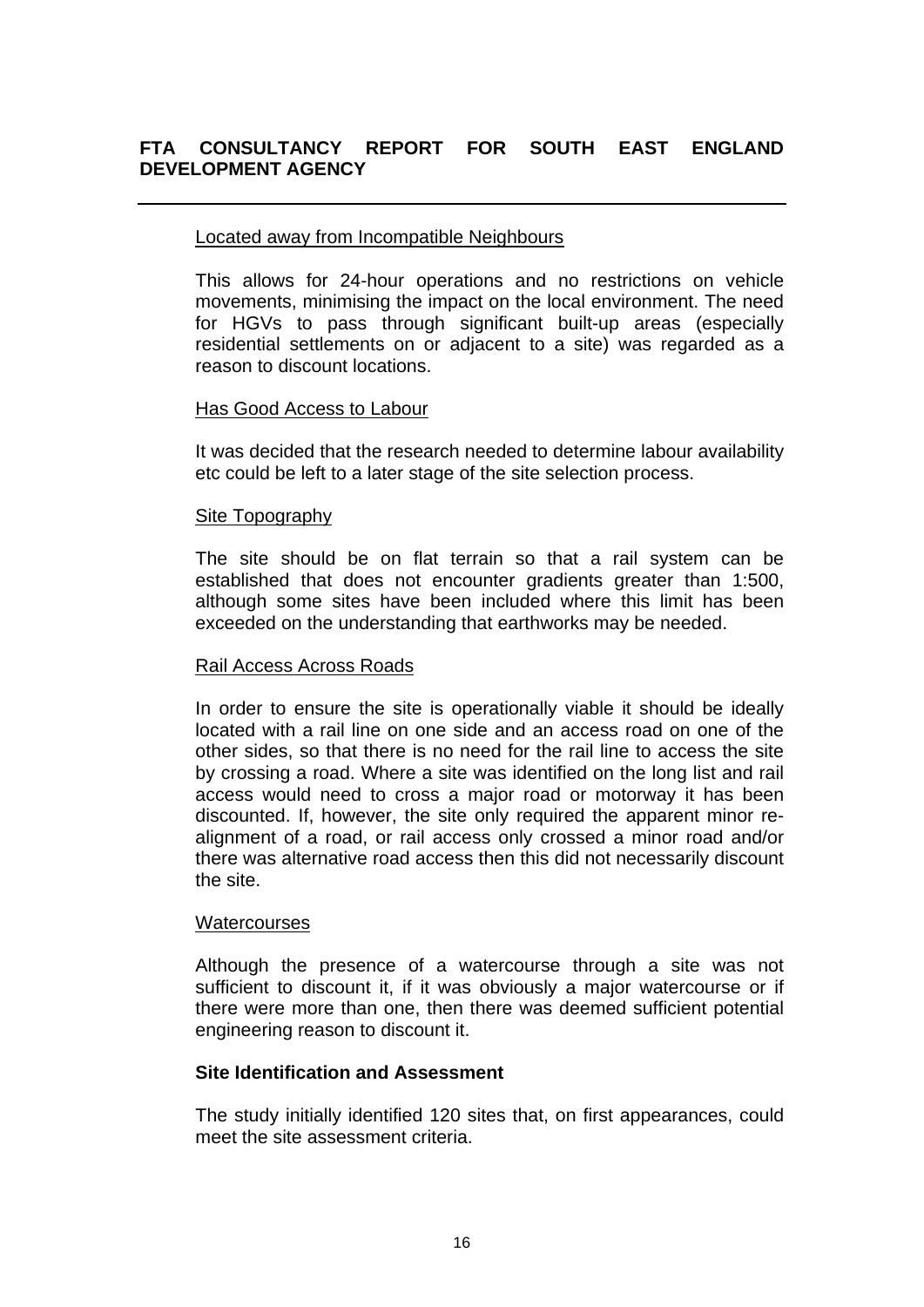A total of 87 sites (out of 120) on the long list do not meet the criteria and were discounted.

*These sites are listed in Appendix 4 with a summary of their assessment against the criteria.* 

A 'short list' of 33 potentially suitable sites was subsequently identified which meet the criteria to at least the minimum required standards.

*These sites are listed in Appendix 3 with a summary of their assessment against the criteria.* 

MDS concludes that KIG is the only site on the Dover Straits-London corridor which is suitable for hosting large-scale rail linked logistics facilities.

#### **Section 7 - Conclusions**

There is a strong market need for the proposed development at KIG.

The development meets the criteria fully and to a very high standard, meaning that it can be considered an appropriate site for rail linked distribution facilities.

Future demand is sufficiently robust to warrant the need for KIG in addition to other developments, which may be proposed for the Greater South East region.

The assessment of alternative sites suggests that while there are other locations in the Greater South East which appear to meet the criteria, and therefore could potentially contribute towards meeting the identified regional need for rail-linked facilities; KIG is the only site on the Dover Straits-London corridor, which meets the criteria. It is the only location in the corridor which combines suitable rail access (W9 loading gauge, available capacity), and direct access to the motorway network at a large enough site capable of hosting modern logistics warehousing.

Consequently, the conclusion is that KIG is the only location on this corridor, which is suitable for hosting large-scale rail linked logistics facilities. The Dover-London corridor has been identified within regional policy where modal shift will be promoted in general and where priority should be given for providing enhanced capacity for the movement of freight by rail.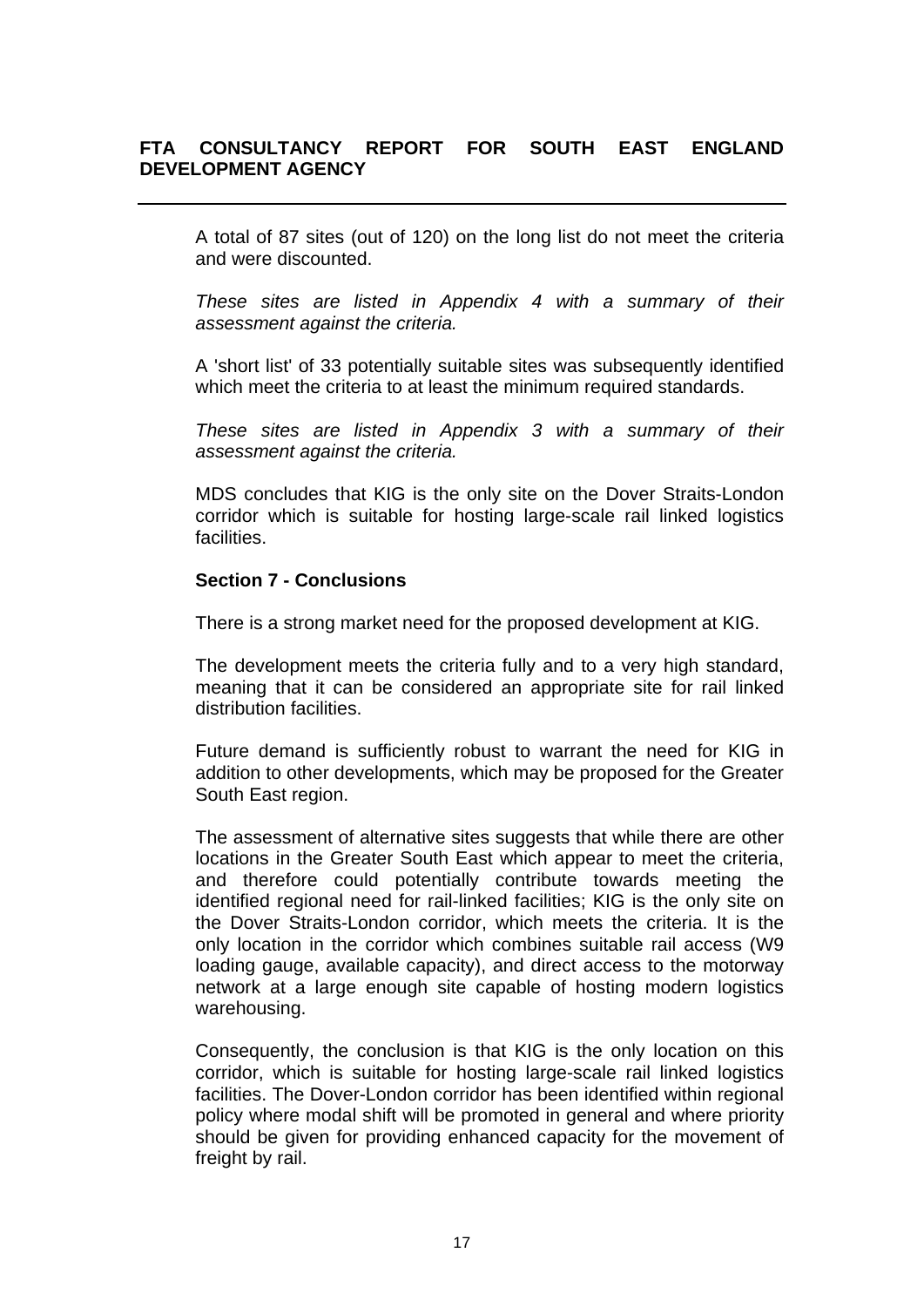Supplementary Information received 14 October 2009.

## **Statement of Common Ground on Rail Infrastructure and Rail Freight Operations**

## **Available Network Rail Capacity**

It is agreed that the route offers a guaranteed minimum of 35 trains per direction per day. Only around 5 trains per day per direction are currently scheduled to operate through the Tunnel and some trains do not run daily. Traffic conveyed trough the Tunnel at present consists mainly of bulk and semi bulk such as china clay, steel, cars and car components, plus some intermodal freight. There is significantly more capacity through the Tunnel for additional freight services including those proposed to operate on the high-speed line.

## **The High Speed Line (HS1)**

For the purposes of rail freight, the high-speed line links the Channel Tunnel to Ripple Lane in Barking. KIG will not be directly connected to HS1 for trains operating to and from the North. Direct access to HS1 is possible at Ashford for trains operating to and from the Channel Tunnel. While freight does not currently operate on HS1, this is likely in the future, although such services are likely to be limited to a window of around 5 night time hours due to the performance penalties that apply to this line during the day.

## **Grants**

Its is agreed that Freight Facilities Grants would not be available at KIG for any facilities that are required as a condition of planning.

## **Additional Comments on Additional Information**

There does not appear to be a capacity issue with the number of trains, however it is difficult to envisage how KIG can attract significant increases in volumes.

Whilst freight does not currently operate to HS1, it is only likely that such services will be available in the future.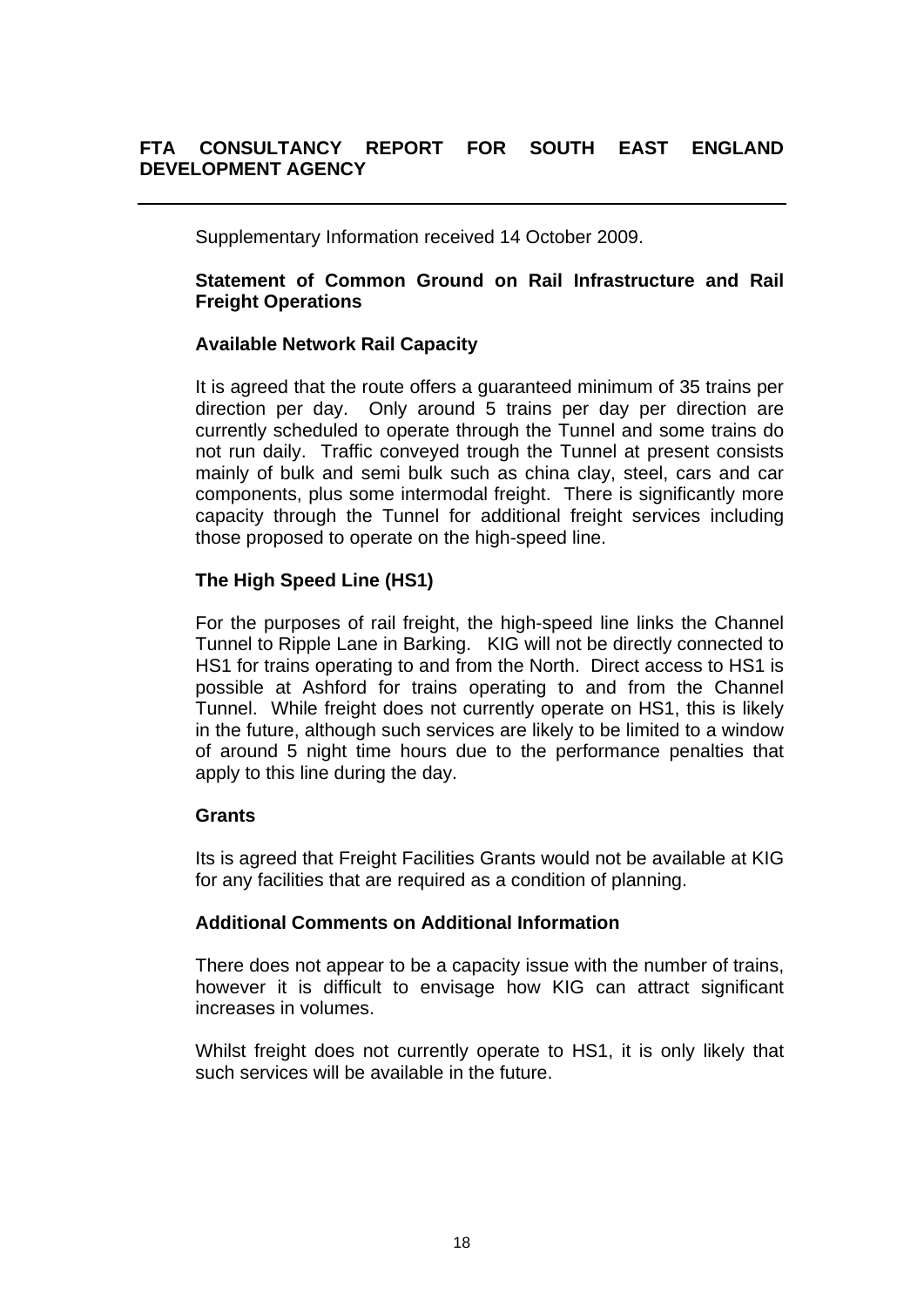What is the impact of grants not being available?

## **7.4 Key Conclusions - MDS Transmodal Additional Information Report Dated September 2008**

The above prompted the following supplementary report - requested by Maidstone Borough Council to provide additional information and rationale to support the finding of the original report dated September 2007.

The objectives of this additional report are to-

## **Demonstrate**

- A cost advantage to operators locating NDC's at KIG rather than the Midlands
- That across the South East there will be a need by 2026 to find 591ha of B8 land on large rail linked logistics parks similar in size/scale t that proposed at KIG. In order to provide the market with a choice of size and facilities

## Describe

- **The logistics supply chain**
- **Type of commodities likely to be handled by KIG**
- The purpose of KIG, including key roles to be played by the proposed facilities

## Explain

- Why it is expected that two thirds of floor space at KIG will be NDC activity
- Why Dunkerque cannot be considered at an alternative location

#### Address

 A number of miscellaneous issues relating to the wider railway network in Kent/South East England

# **Where/How Does this Report Meet its Stated Objectives**

## **Objective - Demonstrate**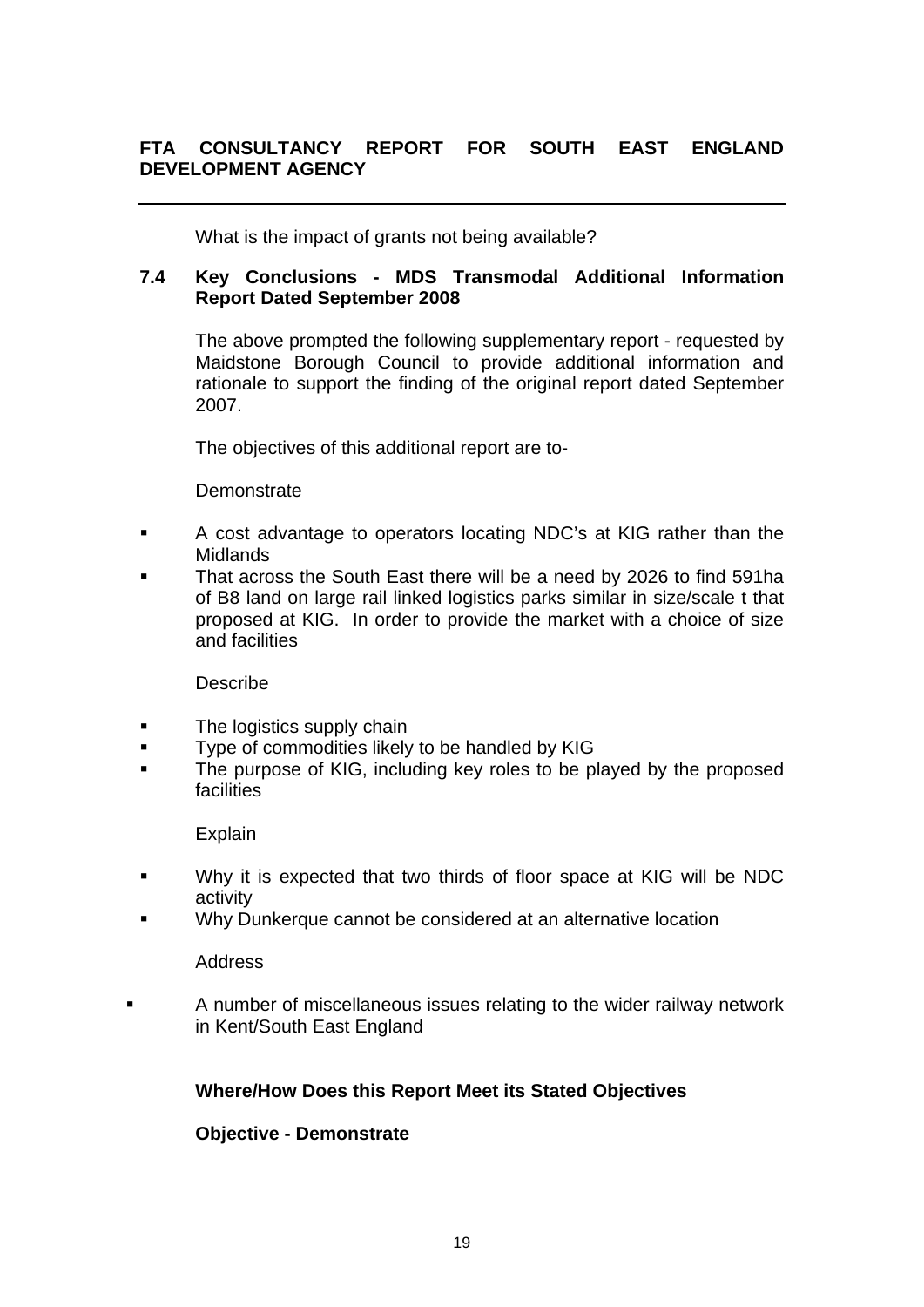1. A cost advantage to operators locating NDC's at KIG rather than the Midlands

## **Observations**

With regard to rail freight, the economics have been calculated as follows:-

- Fixed costs of circa £4,000 per 24 hours
- Drivers at £50 gross per hour
- Incremental costs of £5 per kilometre
- £50 per container in handling charges at each end of the journey

There are a couple of examples of how these figures have been calculated.

"On page 12, there is an argument that KIG is well located to exploit rail. The distance between KIG and the M62 corridor and beyond, which represents 40% of UK cargo destinations, is around 400km. It follows that given rail connection at KIG at one end of the journey, given the distance involved, rail will be competitive for a substantial proportion of onward distribution between a National Distribution Centre at KIG and a Regional Distribution Centre in Northern Britain".

There is no consideration given in this assumption of the origin or nature of the cargo its final destination or the port of arrival in the UK. Does 40% of the cargo bound for the M62 corridor come in through the channel ports, as this is the only scenario where KIG could possibly be beneficial.

There are many assumptions in this section for example

- In terms of KIG's role, it is envisaged that the site will be attractive to importers/distributors of cargo from mainland Europe (suppliers to the retail industry, retailers or their appointed 3pl's who require modern facilities in which to store goods
- Such occupiers, who primarily import via the Dover Straits, will be attracted to KIG as they will be able to receive and despatch cargo by both rail and road transport
- It is expected that around two thirds of floor space to be occupied by NDC activity
- Importers/distributors of cargo from mainland Europe locating at KIG will be able to achieve significant financial benefits on both their inbound and outbound flows, compared with being in a similar site in the Midlands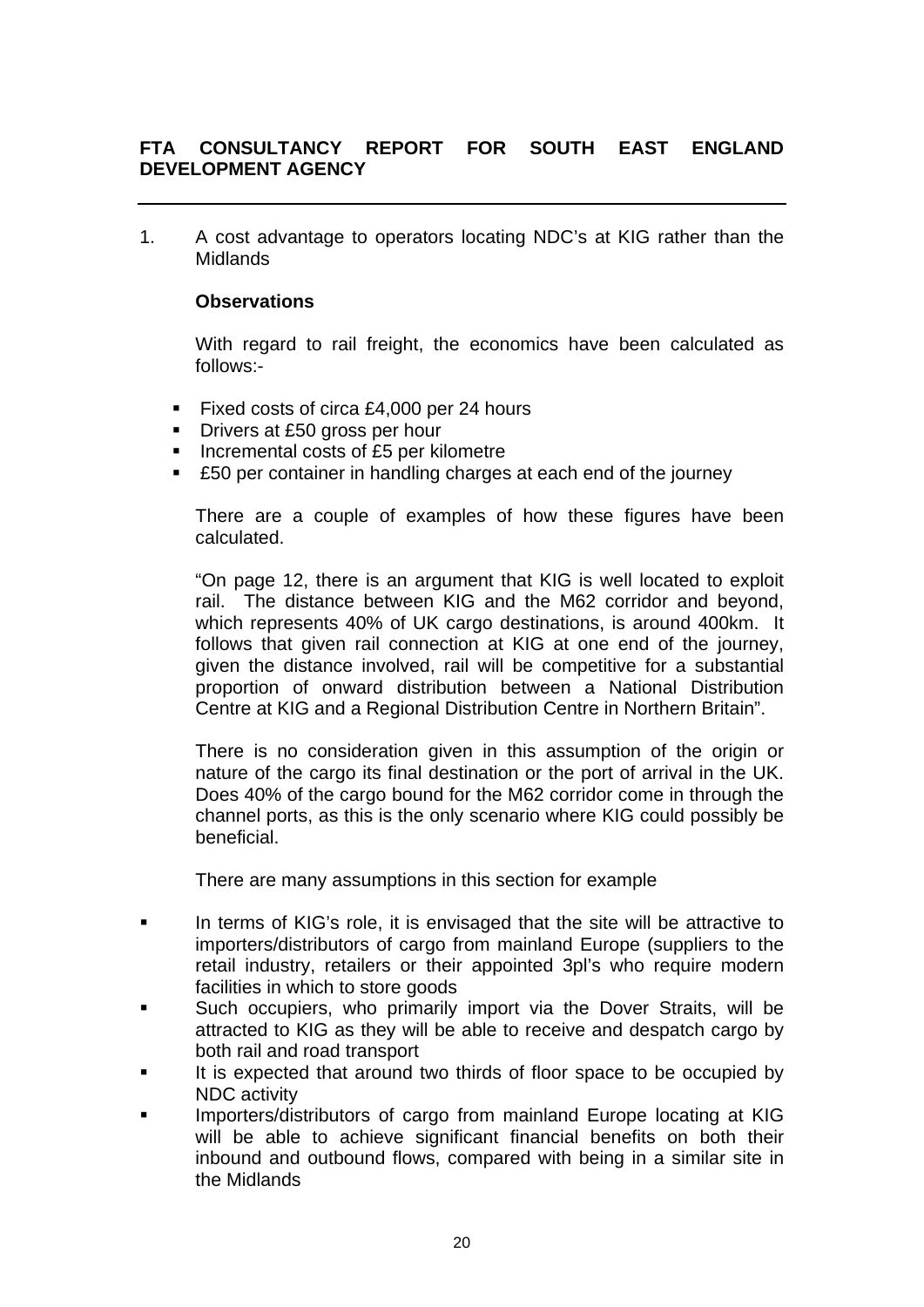**There will be service quality benefits and wider environmental benefits** 

In summary whilst some calculations can only be based on assumptions, there is no evidence that potential users of the intermodal service or occupiers of the NDC's or RDC's have been approached to ascertain whether this is a suitable or desirable location for the proposed use.

In addition, two providers, EWS and Freightliner have indicated that they are not interested in providing for this facility.

Page 17, an important reason why rail freight for consumer goods has failed to take off through the Channel Tunnel or to the South East is the absence of rail linked destinations or intermodal terminals. On what basis is this fact?

Page 18 – assumptions have been made on the economics of distributing goods from an NDC at KIG against a similar facility in the Midlands.

Pages 19, 20 and 21 – Estimates have been made on both in bound and out bound costs for KIG. On what basis have these been made are they assuming full capacity at all times to get low figures?

Based on the above assumptions – the statement is "clearly there is an economic case for locating NDC's at KIG".

There is no visible evidence to support any of the above assumptions.

Assumptions have been made regarding the increased volumes of HGV traffic on the roads around KIG by both MDS and Jacobs.

MDS – 2007 report In bound traffic – 1,710 hgv movements Out bound traffic  $-1.710$  hav movements Total 3,420 hgv movements

Jacobs – 2009 In bound traffic – 1,413 hgv movements Out bound traffic – 1,413 hgv movements Total 2,827 hgv movements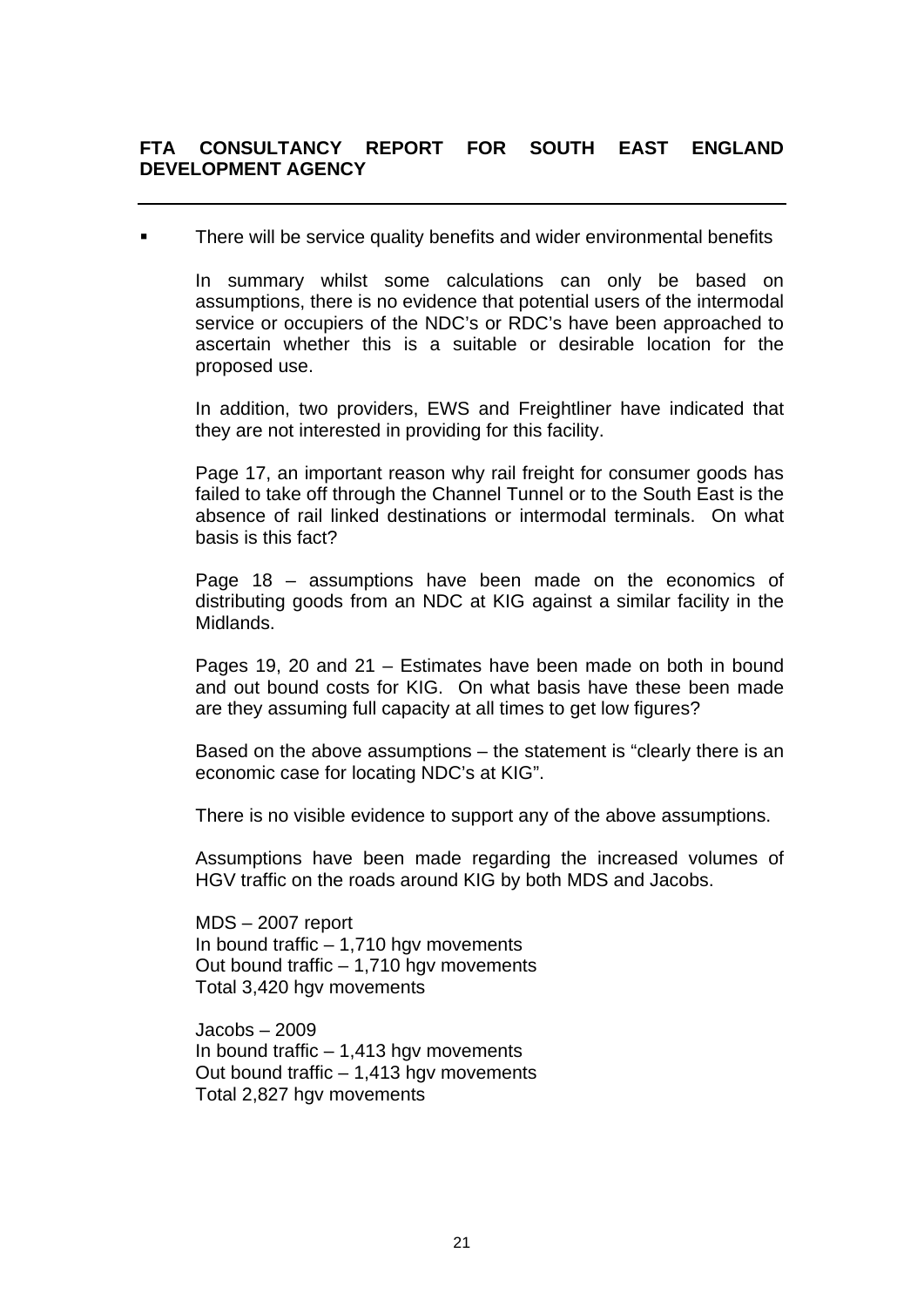The difference between the two figures is significant, this indicates that the volumes of goods in and goods out has been over calculated by one or under calculated by the other, which in turn questions the viability of the KIG site.

2. That across the South East there will be a need by 2026 to find 591ha of B8 land on large rail linked logistics parks similar in size/scale t that proposed at KIG. In order to provide the market with a choice of size and facilities.

### **Observations**

A forecast has been made of future demand for large scale warehousing, which gives an estimate of total new space required up to 2030. The assumption is based on new build and replacement build, linked to traffic volume growth.

Using the following criteria

- Replacement build
- Volumes of unitised goods delivered in the Greater South East (2005)
- Unitised goods delivered to the Greater South East 2005
- Floor space and volume throughout relationships at RDC's and NDC's
- **Estimated existing warehouse floor space in Greater South East**
- **Estimated replacement new build in Greater South East to 2026**
- Forecast unitised goods delivered in greater south 2026 and consequent growth new build
- Total new build floor space in greater south east and associated land **requirements**
- Forecast demand for new build units >25,000m²up to 2026 and land requirements

Which gives the conclusion that around 2.4 million square metres of new build floor space may be required in the Greater South East up to 2026 on new rail linked sites. In accordance with national policy, these should be rail connected. This equates to a gross land requirement of 591ha by 2026. This would mean that KIG is able to meet around 16% of the future regional need.

In summary based on assumptions, it is expected that the total gross warehouse new build in the Greater South East to be in the order of 3.9 million square metres by 2026. On the basis that all of the new build were to locate at new sites and that the actual warehouse floor space occupied 40% of a plot footprint, this implies a requirement for 974ha.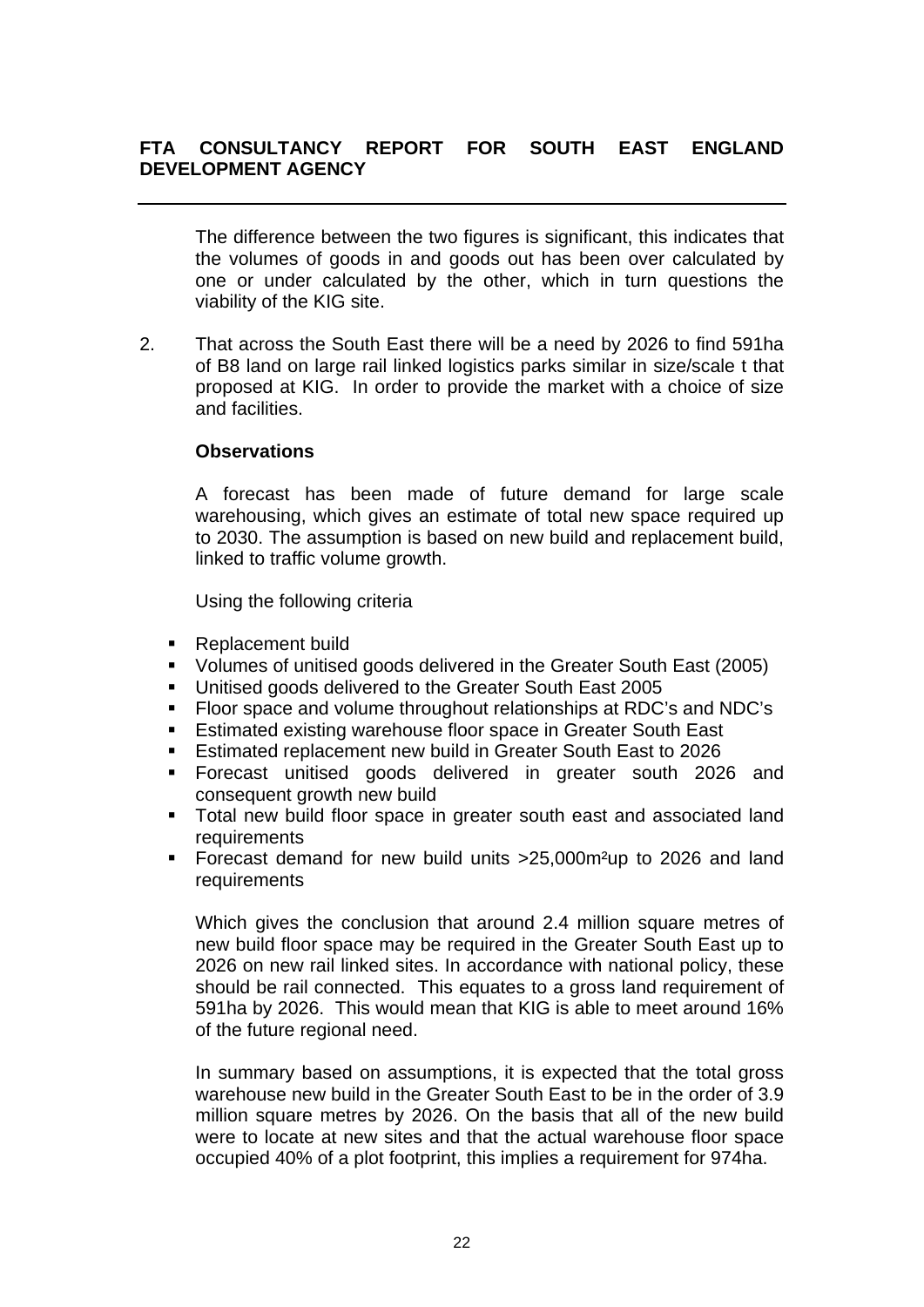Page 35 – The logistics market, particularly operators of large distribution centres, are demanding facilities located alongside rail terminal facilities.

Which logistics operators have said this and have they determined where these facilities should be? See section 5 for the details of our own interviews with potential users.

#### **Objective – Describe**

1. The logistics supply chain

#### **Observations**

The report describes the logistics supply chain in some detail; the rationale appears to be sound for the contents of this section. One aspect does cause concern.

Transport from NDC's to RDC's (page 9) *– background to the movement of goods between NDC and RDC and road –v- rail statement.* 

 *"Rail freight has recently been gaining market share, particularly for flows between NDC's and RDC's in Scotland (and in the case of KIG, we anticipate significant flows to the M62 corridor") comparing Scotland the Greater South East is like comparing apples and pears.*

This is an assumption that has not been substantiated with facts or any evidence of market research.

2. Type of commodities likely to be handled by KIG

#### **Observations**

The only mention of the types of commodities likely to be handled by KIG is on pages 24 and 25, where a European Transport Policy Information System project database table has been replicated.

There is no commentary or a priority list of what commodities are more likely to come through KIG rather than East Coast Ports straight into the Midlands. There is no rationale of what per cent of the 32,239 thousand tonnes lifted would realistically route through KIG.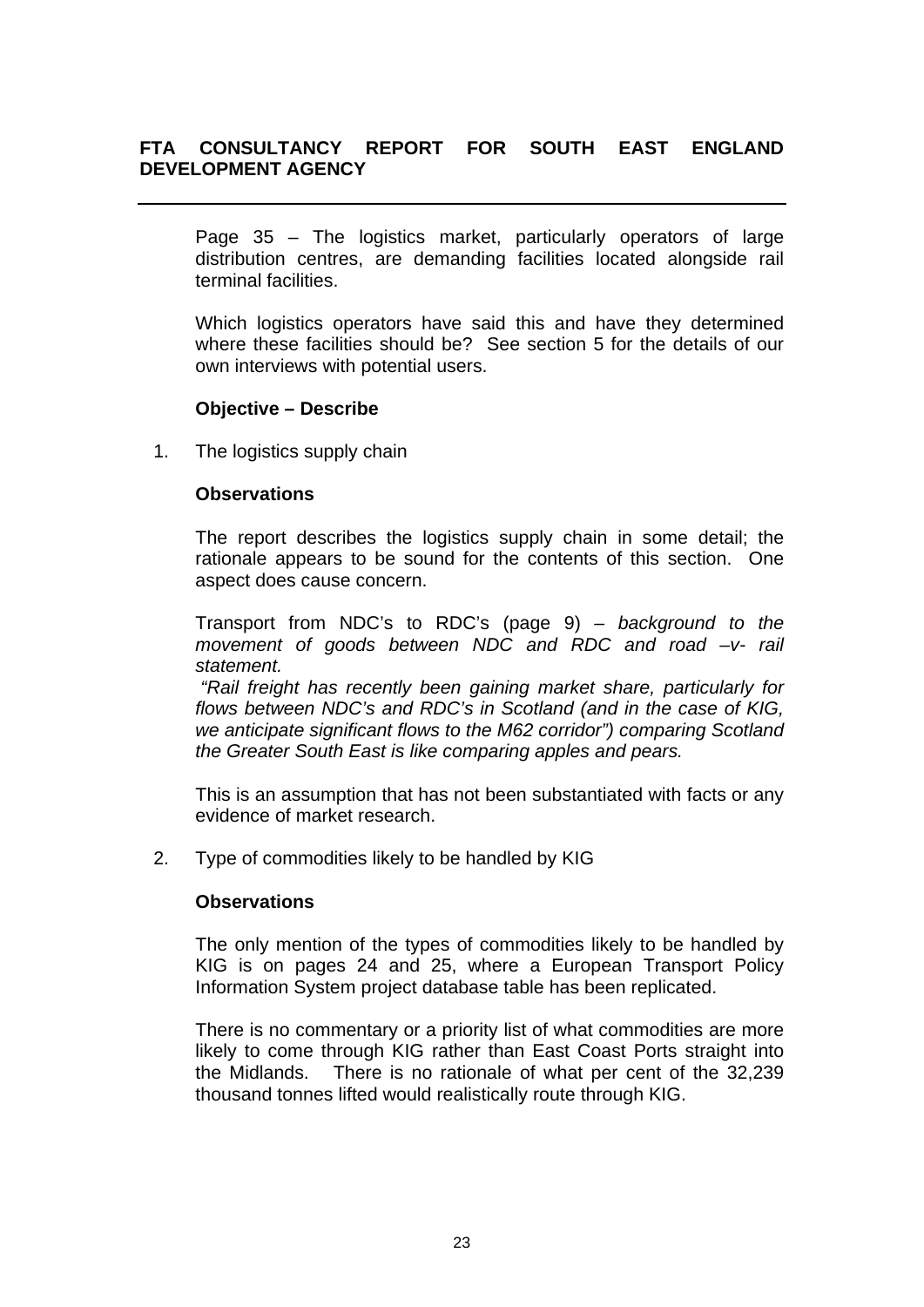3. The purpose of KIG, including key roles to be played by the proposed facilities

## **Observations**

The answer to this is spread across the whole document, key points are:

- The proposals at KIG meet both a commercial and a planning need
- They have been reviewed by Network Rail in terms of network capacity and operation and deemed satisfactory
- KIG meets the requisite criteria for scale, road and rail connections established and planning documentation and as established in a number of public enquiries

## **Objective – Explain**

1. Why it is expected that two thirds of floor space at KIG will be NDC activity.

## **Observations**

On page 37 – it is expected that around two thirds of the floor space at KIG is to be occupied by NDC activity, with the remainder being RDC's. This position has been derived by considering the volume of unitised cargo\* currently delivered annually to NDC's and RDC's in the East Midlands, West Midlands and the Greater South East combined. As shown below.

Unitised Cargo Delivered to Distribution Centres by Type

|                      | To NDC's | To RDC's | Total |
|----------------------|----------|----------|-------|
| East Midlands 1      | 23.9     | 6.0      | 29.9  |
| West Midlands 2      | 3.5      | 31.1     | 34.6  |
| Greater South East 3 | 19.8     | 59.4     | 79.2  |
| Total                | 47.2     | 96.5     | 143.7 |

1. From East Midlands Distribution Study, 80% tonnage to NDC

2. From West Midlands Logistics Study, 90% tonnage to RDC

3. Based on current 75% RDC 25% NDC split

\* (defined as those commodities, which will pass through NDC's and RDC's at some stage in the supply chain.)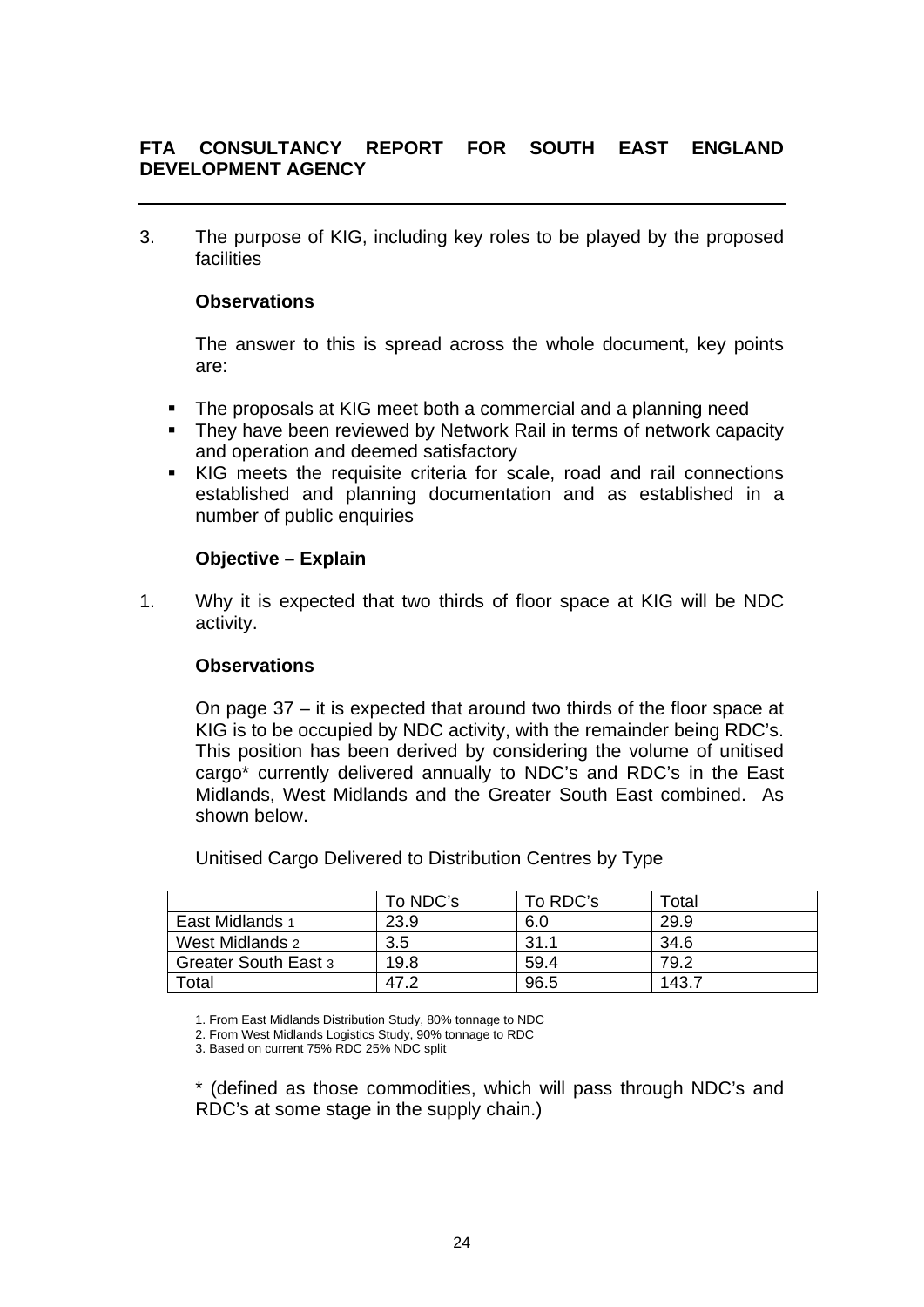In summary current occupancy in the Greater South East is 75% RDC and 25% NDC, there is no substantiated argument as to why that split at KIG should be 66% NDC and 33% RDC.

2. Why Dunkerque cannot be considered at an alternative location.

 Very strong argument as to why Dunkerque is not really a suitable alternative.

## **8. BRITAINS TRANSPORT INFRASTRUCTURE – STRATEGIC RAIL FREIGHT NETWORK: THE LONGER TERM VISION – SEPTEMBER 2009.**

### **Introduction**

Efficient and sustainable freight transport is increasingly both to the UK's economy and to the achievement of environmental goals.

#### **Context**

There is a need to make the fullest use of the UK's predominately mixed traffic rail network. Conflicts occur between passenger and freight requirements. At present the network is almost nowhere near optimised for freight, which reduces the efficiency of the UK's rail distribution logistics.

## **Policy**

A Strategic Rail Freight Interchange (SRFI) is a large multi-purpose rail freight interchange containing rail-connected warehousing and container handling facilities. The site may also contain manufacturing and processing activities.

The aim of an SRFI is to optimise the use of rail in the freight journey by minimising some elements of the secondary distribution leg by road through co-location of other distribution and freight activities. SRFIs are a key element in reducing the cost to users of moving freight by rail and therefore are important in facilitating the transfer of freight from road to rail.

The Government's *Strategy for Sustainable Distribution*, which seeks to maximise the economic, environmental and social benefits of transferring freight movements from road to rail, incorporates a strategy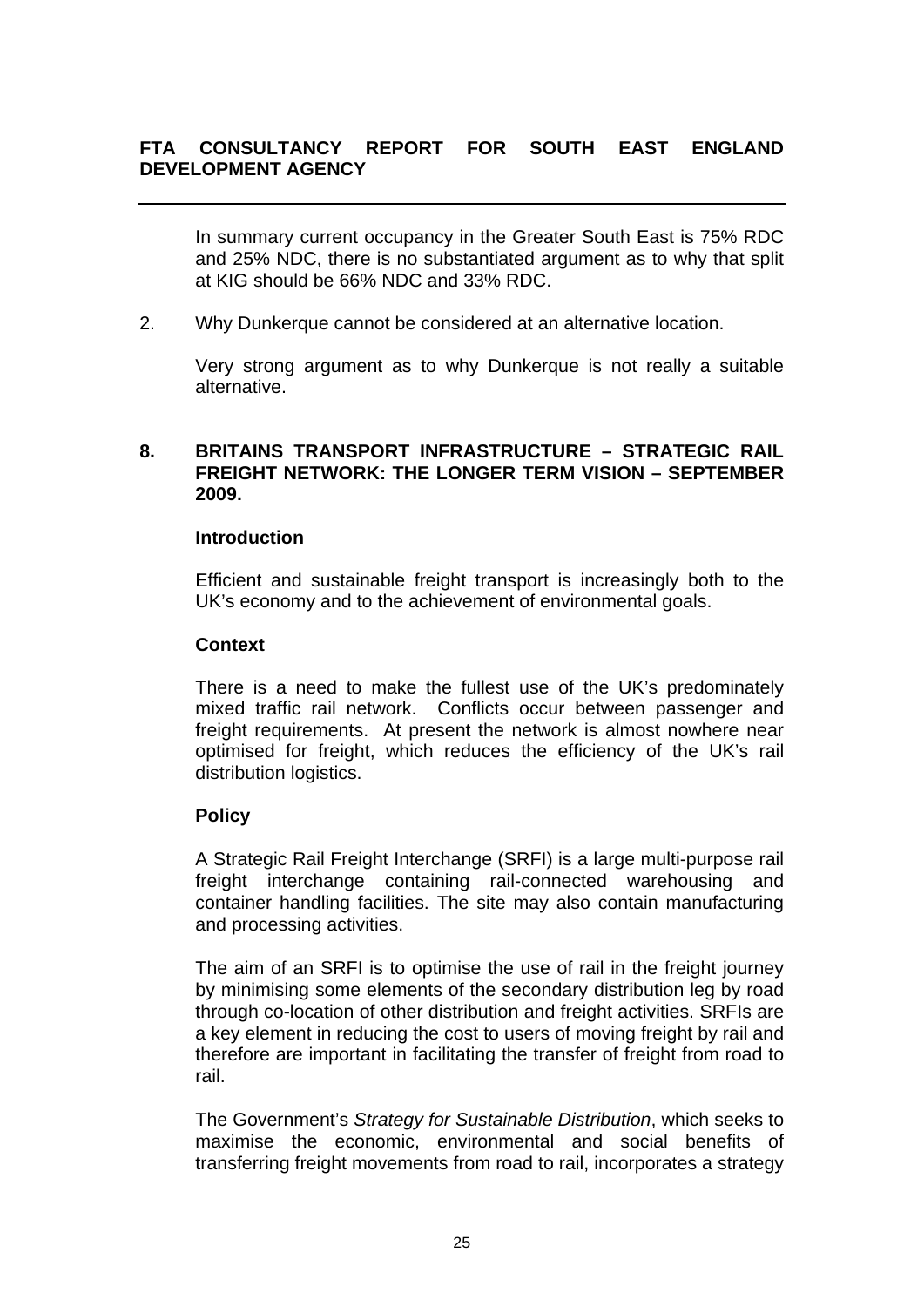for major freight interchanges, including rail-intermodal terminals. SRFIs represent major gateways to the national rail network, which allow businesses to move freight by rail for distances and in quantities appropriate to their operational and commercial priorities. They are therefore key features of national rail infrastructure.

A network of SRFIs, complemented by other freight interchanges and terminals, is required to support longer-term development of efficient rail freight distribution logistics. Whilst SRFIs operate to serve regional and cross regional catchment areas, they are also key components in national and international networks. These networks are of strategic importance in facilitating links between UK regions and the EU.

It is important that SRFIs are located near the key business markets they will serve, which will largely focus on major urban centres, or groups of centres, and key supply chain routes. The need for effective connections for both rail and road means that the number of locations suitable as SRFIs will be limited.

It is essential that there is open access to such facilities to enable competitive rail haulage and customer choice. This means that the commercial structure controlling access at the site must ensure that all rail freight operators should be able to serve the SRFI without impediment.

# **Observations**

The arguments made for KIG meet the policy criteria laid down in this publication.

However, consideration must be given to the fact that the network requires significant improvement before a fully operational freight network is achievable, and has the confidence of those who may use it.

Intermodal traffic flows in 2030 are still predominately from

- **Felixstowe to London & the South East, South Wales, West Anglia,** West Midlands, Liverpool, Manchester, West Yorkshire, the North East and Scotland
- Southampton to London & the South East, South Wales, West Midlands, Liverpool, Manchester, West Yorkshire, the North East and **Scotland**
- Thames Ports to West Midlands, West Anglia, Liverpool, Manchester, West Yorkshire and Scotland.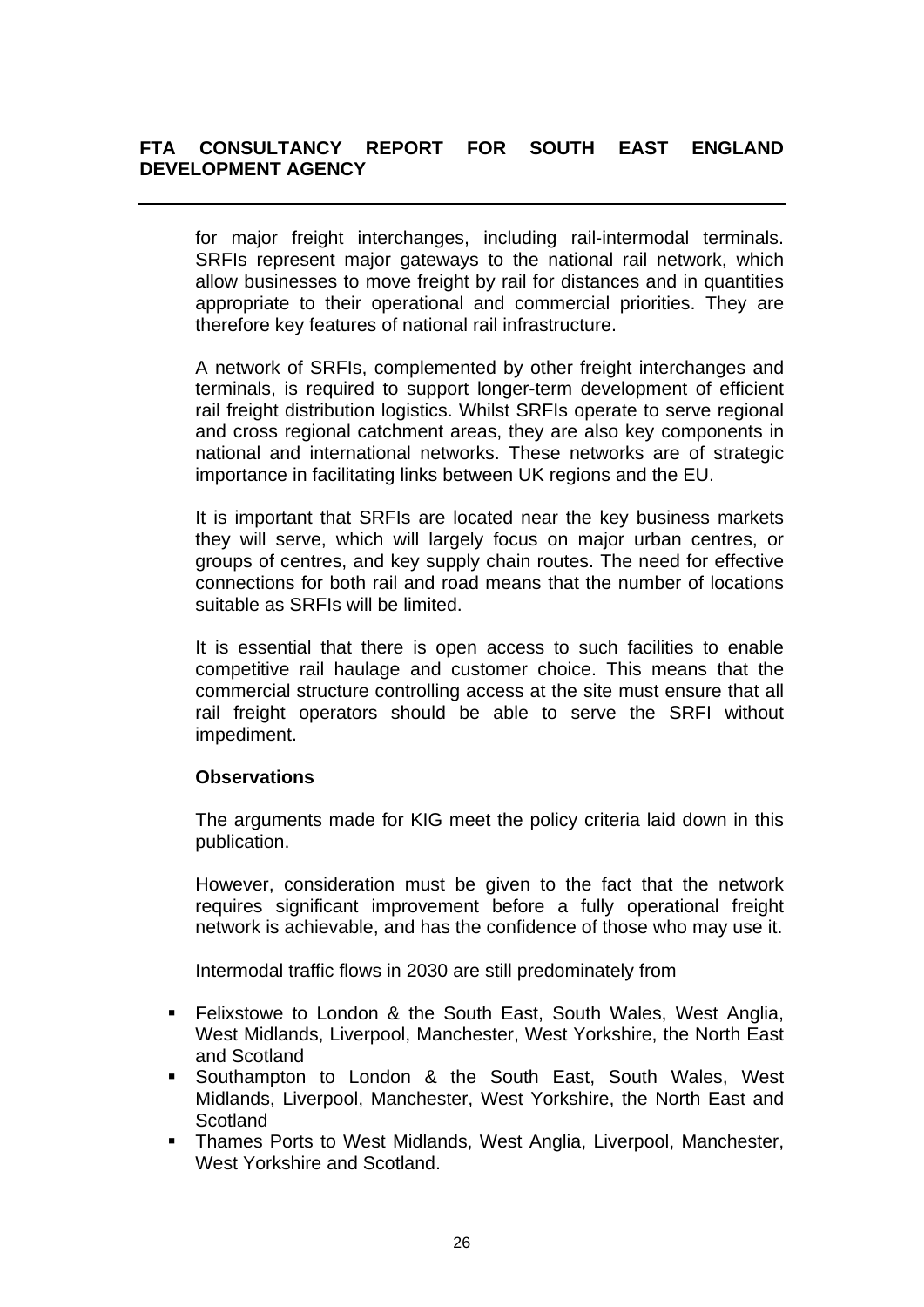It is difficult to envisage intermodal traffic coming in via the Thames Ports and diverting to KIG to make onwards journeys.

## **9. CONCLUSIONS OF THE INTERVIEW WITH POTENTIAL USERS OF THE FACILITY**

A series of questions were put to a range of senior personnel within organisations that are potential users/occupiers of KIG. The questionnaire was structured to address the salient points raised in the various reports published, and to test some of the assumptions being made.

The companies interviewed represented the following sectors, Retail, 3PL, Global Technologies and Global Household Consumables.

1. The logistics market, particularly operators of large distribution centres are demanding facilities located along side rail terminal facilities. Do you believe this statement to be true?

*There is a general view that freight carried by rail has clear attractions, predominately for environmental reasons.* 

*However, in the experience of those interviewed the above statement is not correct particularly in the short term and the near future. In addition to be attractive, these centres need to be well located.* 

*Road movements will continue to dominate until fuel prices, transport/carbon taxes increase considerably, then the economic balance may shift.* 

*There is a question mark over the Europe/UK gauge, capacity and time/effort/cost to transfer from road to rail, this coupled with the distances that need to be travelled to make rail viable, means that at present rail only works for particular supply chains.* 

2. Would you agree with the following statement? – An important reason why rail freight has failed to take off through the Channel Tunnel or to the South East is the absence of rail linked destinations or intermodal terminals.

*Partly true – the need for bulk quantities and the lack of truly joined up capability are the major reasons for lack of take up.*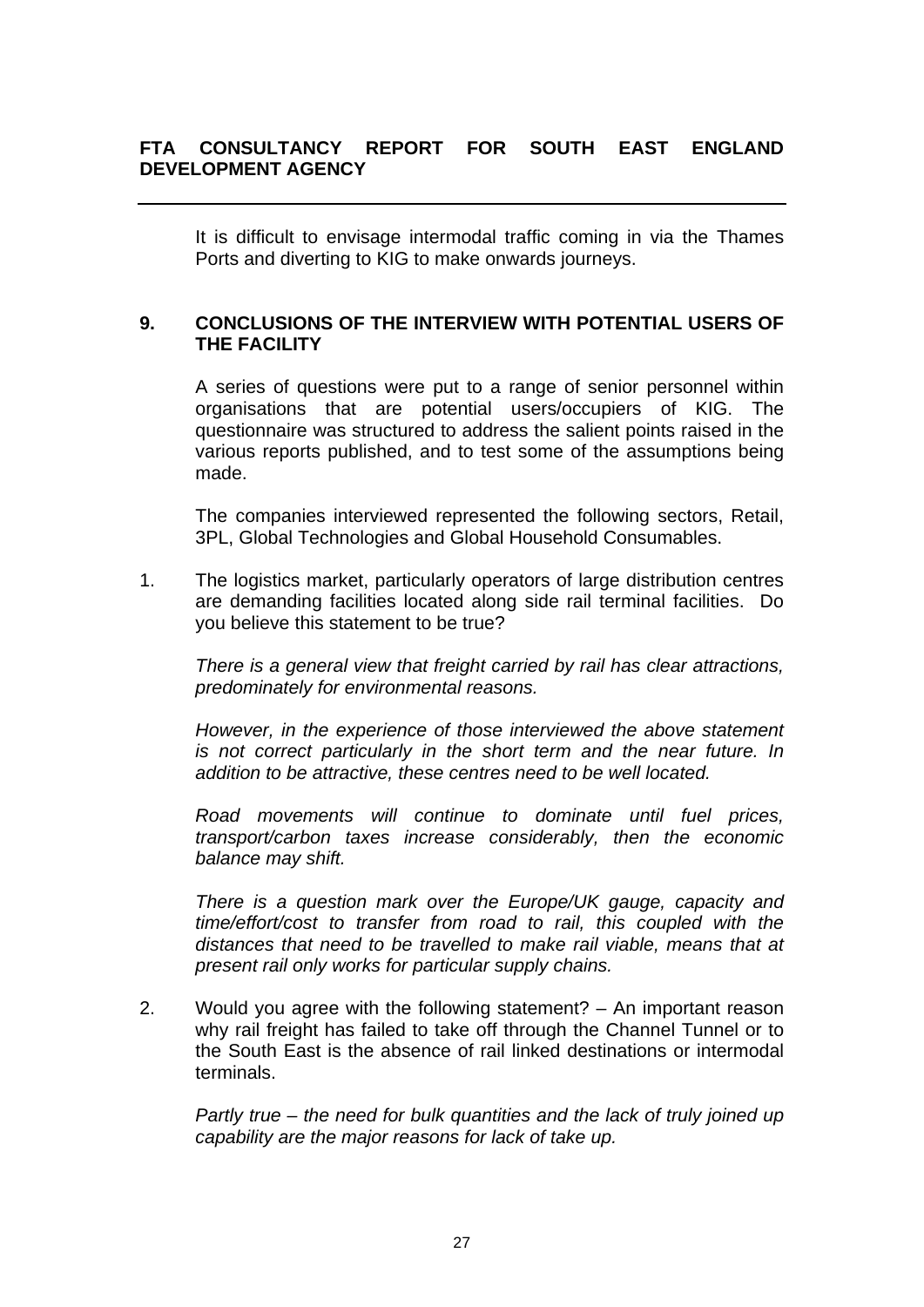*The quality of rail supply across Europe is not reliable, compatible or robust enough in many areas, eg rail gauge difference. EU wide rail investment is needed.* 

*There are other more important reasons – containers come in via Felixstowe and Southampton (both with rail links) therefore do not need to be moved through the South East. Felixstowe and Southampton ports are also used for cost reasons, not just because of their rail links. Handling containers or RO RO traffic into a South East location then back onto rail or road and then handling them again for delivery involves too much delay and cost. Port centric logistics has significant advantages .* 

3. Would you agree with the following statement? "Rail freight has recently been gaining market share, particularly for flows between Europe and NDC's and RDC's in Scotland?"

*In general, agree in respect of Scotland to some RDC's, however in the scheme of things this is not significant.* 

*This is a logical view, however there is little to support the view. There is awareness of Daventry to Scotland but these movements cannot be described as significant in total supply chain terms.* 

 If so, do you anticipate significant flows from Europe to the M62 corridor, being transported in the same way in the next 5 -10 years?

*At conceptual level, this is a logical development but there is no evidence that this will happen and to succeed it would need road freight taxes to be significantly increased.* 

*Road will continue to dominate freight movements, due to the delay and costs of transfer onto and off rail. Short sea shipping of containers is likely to increase.* 

- 4. What is your overall view of the proposed development in the form of pro's and con's?
	- Pros
		- o *State of the art facilities*
		- o *Provision of warehouse space (land availability) increase property portfolio in South East*
		- o *Potential for train movements to KIG exists but only for RDC needs*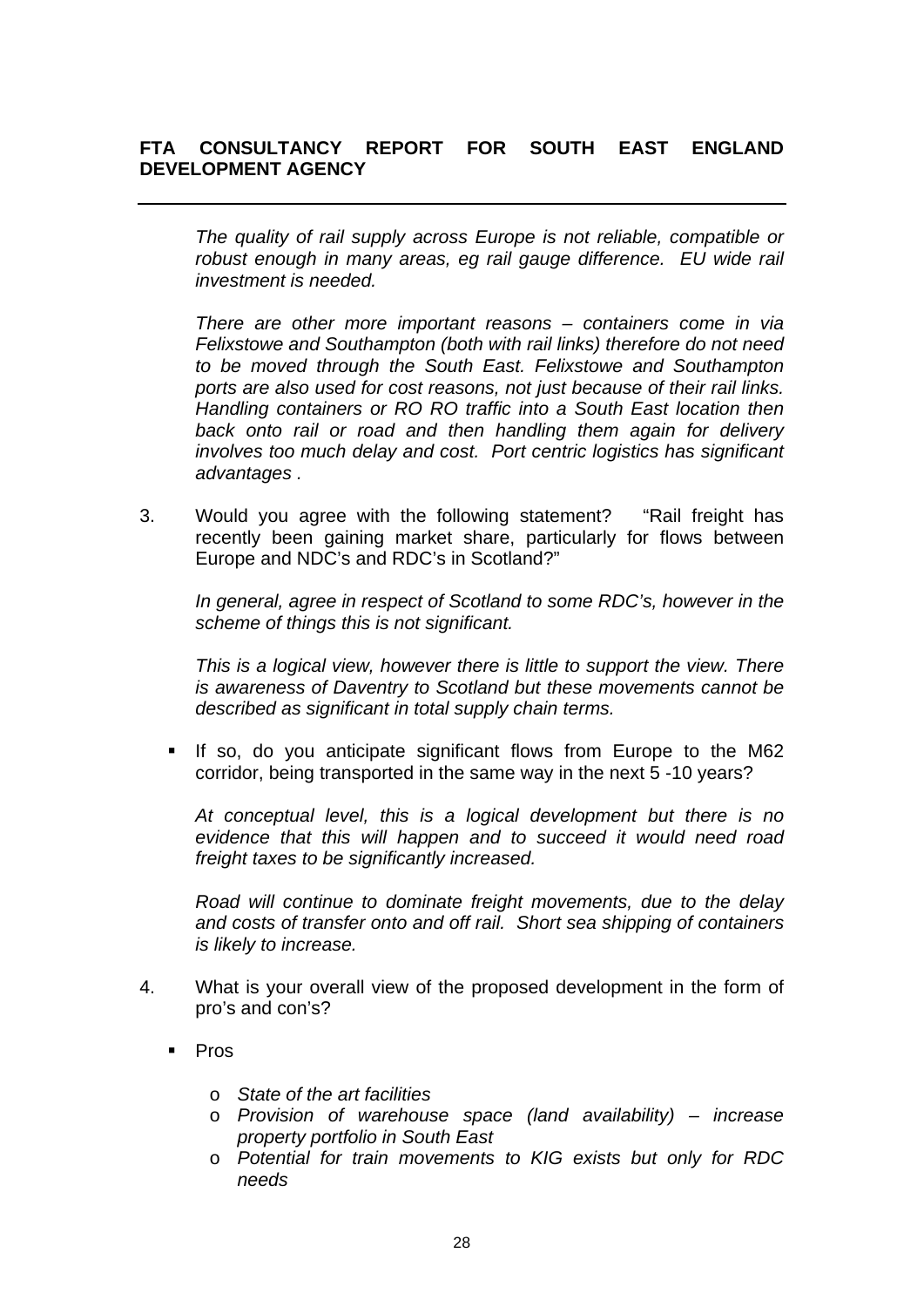- o *Could be useful for movements through the tunnel to Europe*
- o *Financial incentives (normal for a new facility)*
- Cons
	- o *Too close to ports to be economic as a transit point, making transhipment less cost effective, port centric logistics has major advantages over KIG*
	- o *M20/M25 very bust now, congestion will be negative factor*
	- o *No real NDC potential as it is in the wrong location, this is also true for most RDC's*
	- o *Poor economics compared with alternatives*
- 5. In your opinion, would the facility at KIG prove useful, or not, in your current or future supply chain developments?

*No – storage and movement facilities need to be port based or close to production sites.* 

*Too far South for an NDC facility.* 

6. In your opinion, would the facility at KIG prove useful, or not, to other types of current or future supply chain developments?

*Unlikely/difficult to envisage. Possibly high volumetric products. No – supply chain is very unlikely to fit a Kent intermodal facility.* 

- 7. Can you see viable movement goods imported from Europe by road via Dover/Channel Tunnel to KIG for onward shipment by rail to the M62 corridor? If yes why, if no why not.
	- **Nourown** 
		- o *No too close to Europe and ports and too far from logical NDC territory.*
		- o *Cost penalties, delay through breaking movements from source to destination.*
		- o *No unless rail becomes so cheap or road so expensive that the cost of 2 additional handling points can be absorbed with no extra supply chain costs.*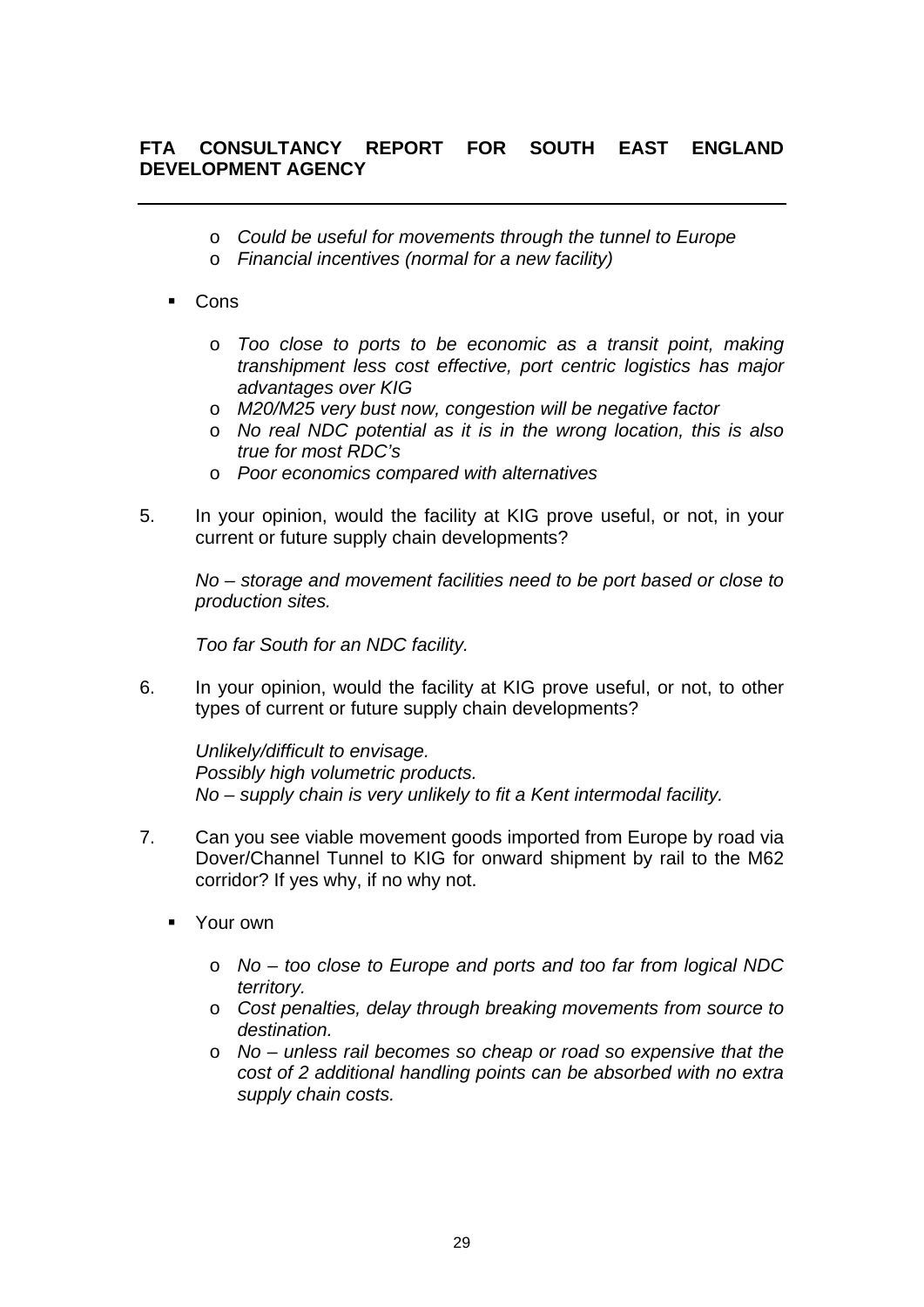■ Other types of business

*Possibly perishables – but unlikely, only those with niche needs who want to be environmentally friendly.* 

*No – a more logical approach would be to put containers or trailers on trains in Europe and run them straight to the Midlands or the North.* 

- 8. What commodities would you see as appropriate to tranship/store at KIG?
	- **Notify No. 19**

*Overall none, due to location and economics. Possible potential as a southern RDC, but very unlikely to be cost effective for product transhipment. No – commodities carried would suit this activity.* 

Other types of business

*Bulk storage but unlikely to involve rail movements. Difficult to identify given disadvantages of location. Unlikely to be cost effective for product transhipment. Nothing obvious.* 

- 9. Do you believe that there are cost savings to be made by locating an NDC or RDC at KIG?
	- For your own business
		- o *No it would more likely add costs.*
		- o *Would only be used as a RDC facility if a customer led restructure.*
		- o *No there are likely to be cost penalties and supply chain delays.*
	- Other types of business
		- o *Unlikely as an NDC.*
		- o *Possible for high value post delivered goods, even then cost savings would be difficult to identify.*
		- o *No there are likely to be cost penalties and supply chain delays, unless a company is operating a Northern/Southern NDC/RDC structure.*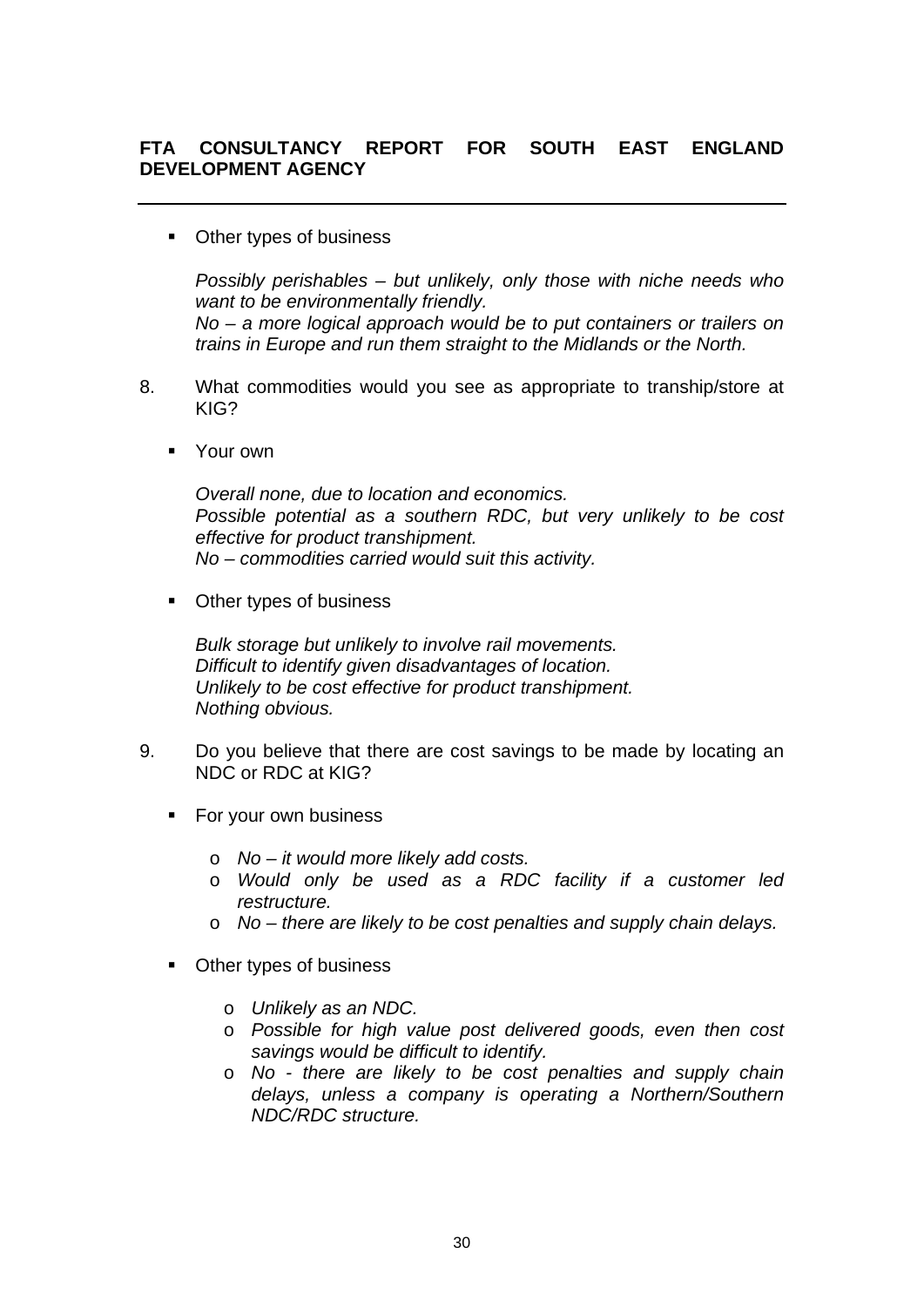10. Would you consider locating a National Distribution Centre in Kent – circa 42 miles from Dover and 34 miles from the Channel Tunnel and circa 25 miles from the M25, even if there were rail freight facilities?

*No – NDC's need to be country central and there are much better options than KIG. No for cost and location reasons.* 

11. What square meterage would you require for an NDC? Plus, what land area?

*From 200 square feet up to 400k square feet of floor space, with land area outside of between 20 acres and 800K square feet dependent on commodity. For retail between 0.5 and 1 million square feet with 4-80 acres.* 

12. What square meterage would you require for an RDC? Plus, what land area?

*Not all organisations interviewed operate RDC's. Large supermarkets average 346k square feet, for some 3PL's, RDC's can be as small as 200k square feet dependent on commodities.* 

*No RDC structure – but for transhipment centres – 150k square feet and up to 8 acres.* 

13. Would you relocate an existing RDC or NDC to KIG?

*No – for cost, location and supply chain interruption reasons. No tangible benefits.* 

14. If you already have an RDC or NDC in the Greater South East, do you experience recruitment problems?

 *No problems with recruitment envisaged.* 

15. Any other salient comments?

*This site could possibly be used for a dotcom business, possibly a UK supermarket RDC.* 

*Aside from additional warehouse space, which may be required in the future, KIG has little in the way of supply chain benefit either with or without the rail.*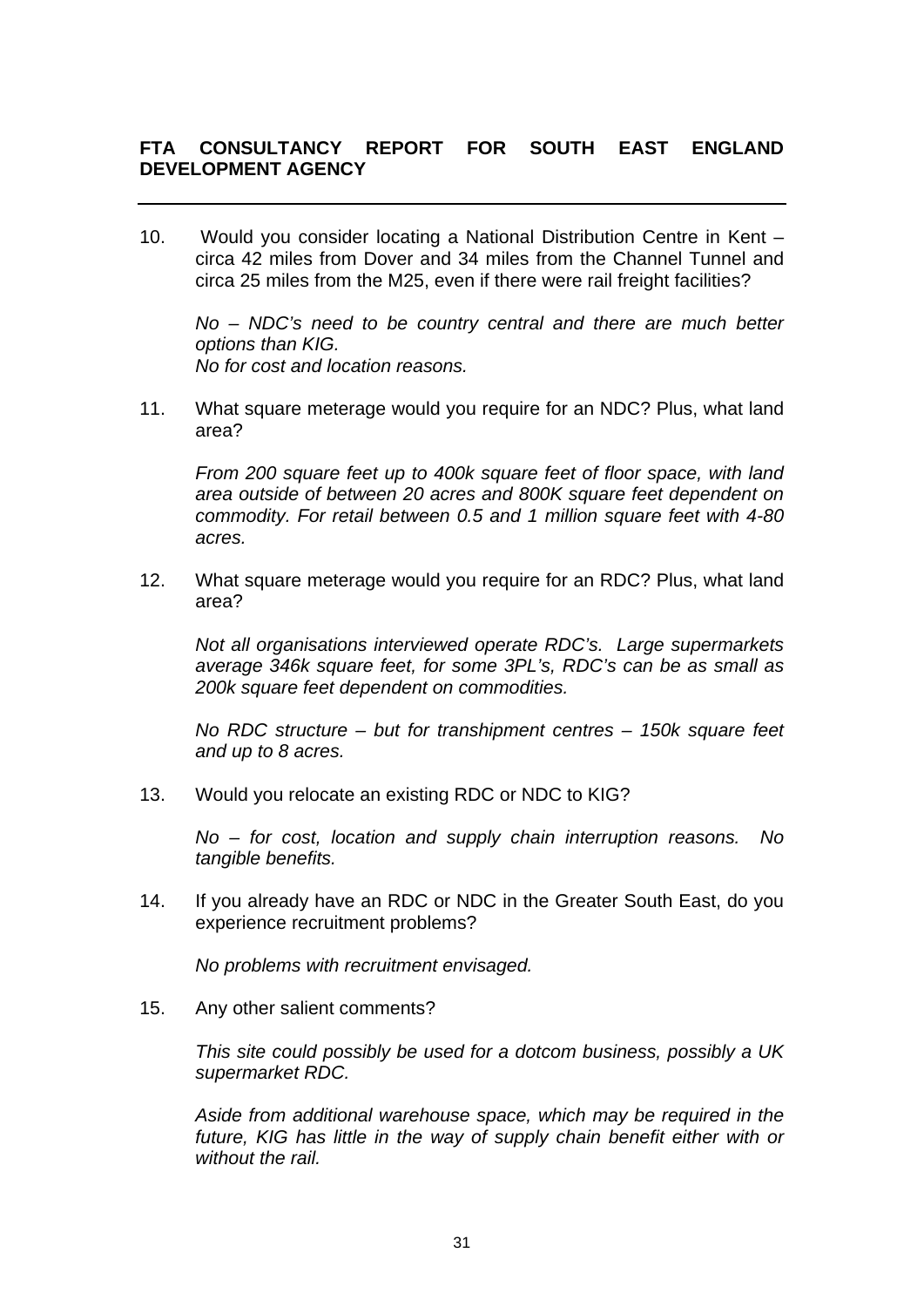*Port Centric centres of this type would make much more operational sense. If this type of location is not available , or for distance reasons they do not have customer reach, then central England is more attractive than KIG.* 

There appears to be a lack of enthusiasm for the concept and the facilities to be offered at KIG from potential users of the RDC, NDC and rail facilities.

# **10. SUMMARY OF KEY CONCLUSIONS**

- There is evident conflict between the conclusions of the Jacobs' reports and the MDS Transmodal reports
- **There is evident conflict between the conclusions of the Nathaniel** Lichfield and Partners report
- **There is no clear indication that MDS approached potential providers to** ascertain if they are willing to provide the service, in contrast Jacobs have correspondence from both EWS and Freightliner dated January 2008 that they have no interest in the KIG facility
- There is no clear indication that potential users have been approached to see if the location is one that is attractive to them
- The large number of assumptions being made about the viability and potential usage of KIG
- No consideration appears to have been given about the additional handling costs that would be incurred by breaking a rail journey at KIG that potentially reduce the commercial viability for onward distribution by rail, or the nature of the cargo and whether it can be double handled
- There is no clear evidence that Kent is the optimum location for NDC's, there is acknowledgement in the MDS report that *"to date the small number of NDC's which have been established in Kent are associated with fairly specialist markets, primarily the packaging and distribution of fresh produce)"* there is no rationale as to why this would change
- **There is a massive disparity between hgy movements numbers** between MDS and Jacobs
- **There are huge differences in capacity figures between what comes** through the Channel Tunnel now and what is envisaged, this indicates that there needs to be a fundamental shift in the way freight is imported into the UK. There is no evidence on how this is likely to occur

# **MDS and Jacobs Consultancy principle areas of conflict**

## Rail Served Distribution Parks

MDS have tested the location of KIG against the following:-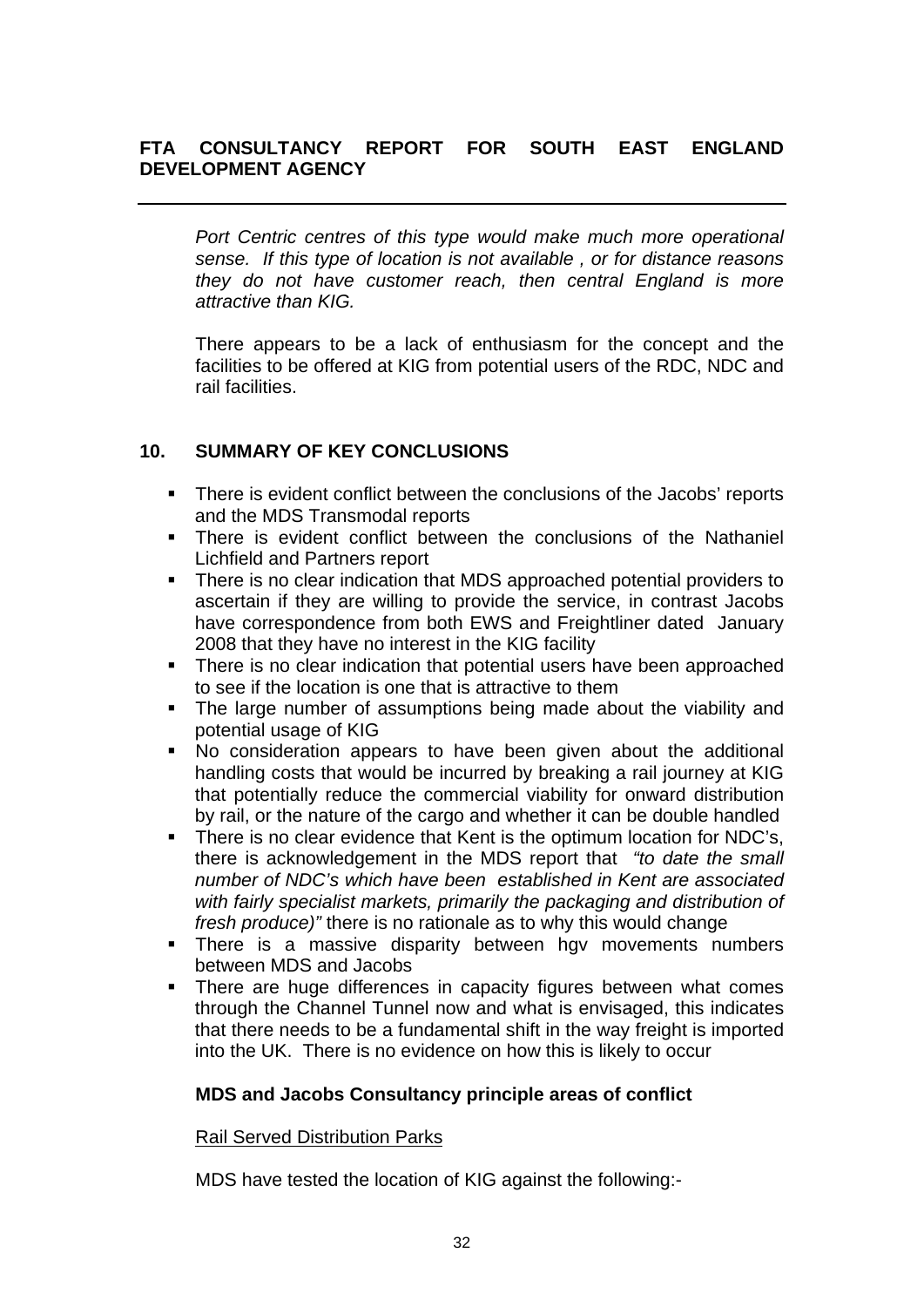- Market Need
- **Good Quality Highway Access**
- Good Quality Rail Access
- Site size and Configuration
- Neighbouring Land uses
- Labour Supply

Whilst KIG on paper ticks all the above boxes, the rationale behind market needs appears not to have been tested. With assumptions being applied to a general market need for new build warehouse floor space in the Great South East.

There are currently only a very small number of NDC's in Kent and a handful of RDC's (which are on the whole very close to London).

Gerald Eve – Property Consultants, have stated that Kent ranks second bottom of all UK regions in terms of attractiveness as a national distribution centre.

MDS principle target market is traffic arriving from mainland Europe, where the role of KIG will be to intercept cargo and transfer it from road to rail. Traffic to the Midlands and beyond is considered economically viable as the distance is over 200kms.

The counter argument from Jacobs Consultancy is –

- KIG is unlikely to attract ro/ro traffic which uses the cross channel ferries and the channel tunnel shuttle because it would incur additional handling costs, increased travel time and delivery uncertainty
- The transfer of cross channel road traffic to rail for onward UK distribution is the most costly option for all regions except Scotland
- Only the most northerly regions of the UK are likely to be an economic distance for rail from or to KIG
- Breaking a rail journey at KIG would incur extra handling costs that reduce the commercially viable market for onward distribution by rail

#### **Observations**

The views above were tested in interviews with potential users of the facility with different sector representatives; the outcomes from the interviews (see section 9 for detailed responses) support rail freight as a concept but the respondents have concerns about the location and proposed use.